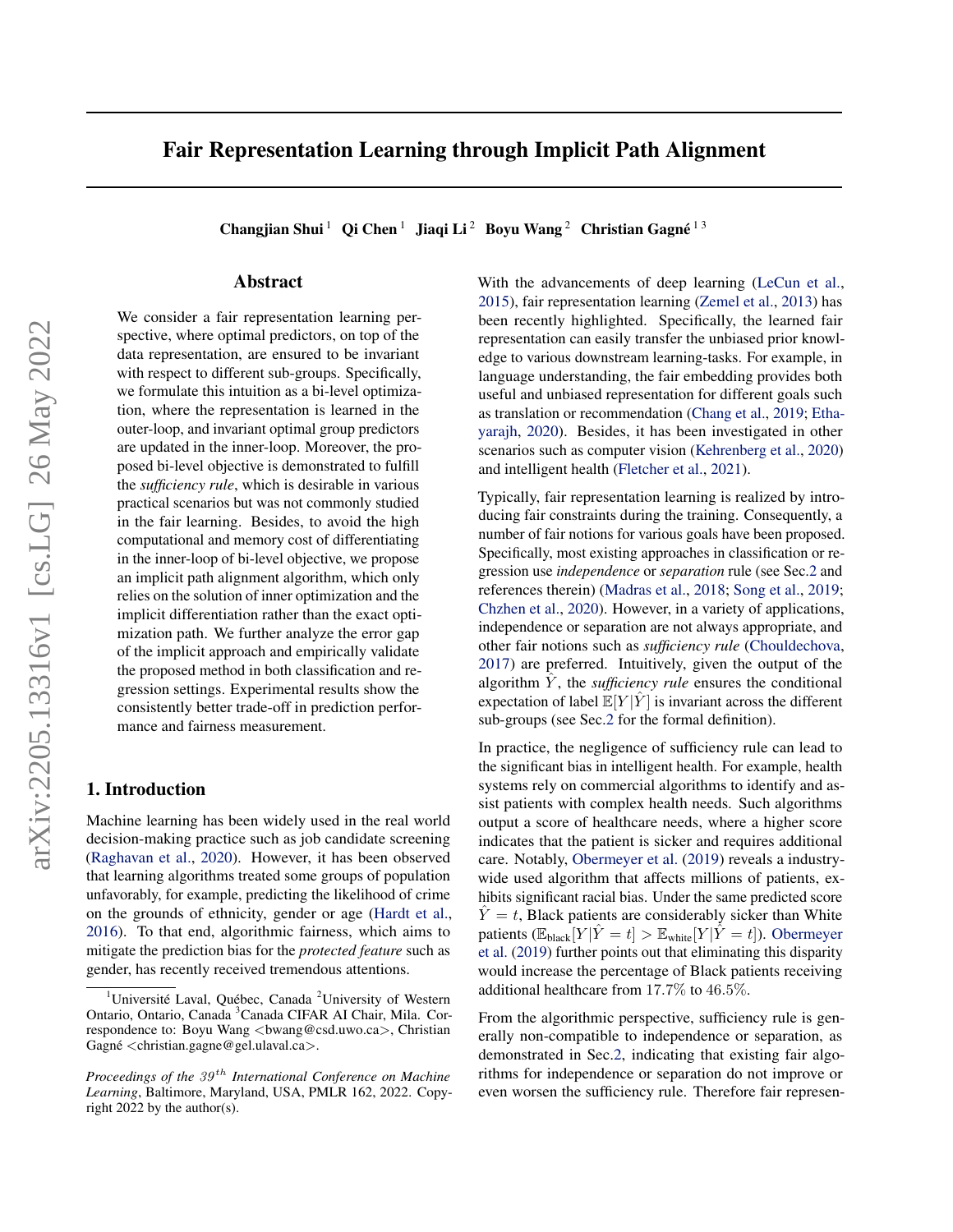

Figure 1. Illustration of explicit and implicit path. (a) Unfair representation leads to different optimization paths and non-invariant optimal predictors on the latent space  $Z$ . (b) The fair representation learning ensures the invariant optimal predictor w.r.t. different sub-groups on  $\mathcal Z$  (encouraging  $h_0^* = h_1^*$ ). Since the gradient based approach is adopted to optimize h, the explicit path alignment aims to learn a representation  $\lambda(x)$  to enforce the identical optimization path (i.e, identical blue and red curve) w.r.t. h. (c) The proposed implicit path alignment only requires the last iteration point and approximate the gradient w.r.t.  $\lambda$  from the last update of h (orange arrow).

tation learning w.r.t. the sufficiency rule is important and promising in both practice and algorithmic development.

In this paper, we propose a framework to address the *sufficiency rule* via the following principle: given a fixed representation function, if the *optimal* predictor that learned on the embedding space are *invariant* to different sub-groups, then the corresponding representation function is fair. The principle is further illustrated in Fig. [1\(](#page-1-1)a): when the representation function  $\lambda : \mathcal{X} \to \mathcal{Z}$  is unfair and we adopt gradient descent to learn the predictor  $h : \mathcal{Z} \to R$ . The optimal predictors of different sub-groups (blue, red) are not invariant, yielding biased predictions. Intuitively, the optimal predictor for each subgroup approximates the conditional expectation, which encourages the sufficiency. We will justify such an principle ensures that learned representation could satisfy the sufficiency rule under proper assumptions, showing in Proposition [3.1.](#page-3-0)

The aforementioned principle can be naturally formulated as a bi-level optimization problem, where we aim to adjust the representation  $\lambda$  (in the outer-loop) to satisfy the invariant optimal predictor  $h$  (in the inner-loop). Based on this, when we adopt the gradient-based approach in solving the bi-level objective, a straightforward solution is to learn the representation  $\lambda$  to fulfill the identical *explicit* gradient-descent directions in learning optimal predictor  $h<sup>*</sup>$  of different groups, shown in Fig. [1\(](#page-1-1)b). Clearly, if the inner gradient descent step of each sub-group is identical, their final predictors (as the approximation of  $h^*$ ) will be surely invariant. However, the corresponding algorithmic realization is challenging in deep learning: 1) It requires storing the whole gradient steps, which induces a high memory burden. 2) the embedding function  $\lambda$  is optimized via backpropagation from the whole gradient optimization path, which induces a high computational complexity.

To address this, we propose an implicit path alignment, shown in Fig. [1\(](#page-1-1)c). Namely, we only consider the final (*t*-th) update of the predictor  $h^{(t)}$ , then we update representation function  $\lambda$  by approximating its gradient at point  $h^{(t)}$ through the implicit function [\(Bengio,](#page-9-7) [2000\)](#page-9-7). By using the

<span id="page-1-1"></span>gradient approximation, we do not need to store the whole gradient steps and conduct the backpropagation through the entire optimization path. Overall, contributions in this paper are as follows:

Fair representation learning for the sufficiency rule The proposed fair-representation approach is proved to satisfy the sufficiency rule in both classification and regression. We also find such a criteria is intrinsically consistent with the recent proposed Invariant Risk Minimization [\(Arjovsky et al.,](#page-8-0) [2019;](#page-8-0) Bühlmann, [2020\)](#page-9-8), which aims to preserve the invariant correlations between the embedding (or representation) and true label. Intuitively, if such correlations are robust and not influenced by the specific sub-group, the learned representation is somehow fair.

Efficient algorithm We propose an implicit path alignment algorithm to learn the fair representation, which address the prohibitive memory and computational cost in the original bi-level objective. We analyze the approximation error gap of the proposed implicit algorithm, which induces a tradeoff between the correct gradient estimation and fairness.

Improved fairness in classification and regression We evaluate the implicit algorithm in classification and regression with tabular, computer vision and NLP datasets, where the implicit algorithm effectively improves the fairness.

## <span id="page-1-0"></span>2. Sufficiency rule

We denote  $X \in \mathcal{X}$  as the input,  $Y \in \mathcal{Y}$  as the ground truth label, and  $\hat{Y} \in \mathcal{Y}$  as algorithm's output. Following the previous work in fair representation learning [\(Madras](#page-10-3) [et al.,](#page-10-3) [2018\)](#page-10-3), we consider binary protected feature or two sub-groups with corresponding distributions  $\mathcal{D}_0$  and  $\mathcal{D}_1$ . Then according to [\(Liu et al.,](#page-10-6) [2019\)](#page-10-6), the sufficiency rule is defined as:

<span id="page-1-2"></span>
$$
\mathbb{E}_{\mathcal{D}_0}[Y|\hat{Y}=t] = \mathbb{E}_{\mathcal{D}_1}[Y|\hat{Y}=t], \ \forall t \in \mathcal{Y} \qquad (1)
$$

Eq.[\(1\)](#page-1-2) shows that the conditional expectation of ground truth label Y are identical for  $\mathcal{D}_0$ ,  $\mathcal{D}_1$ , given the same prediction output  $t$ . Based on Eq.[\(1\)](#page-1-2), we propose the sufficiency gap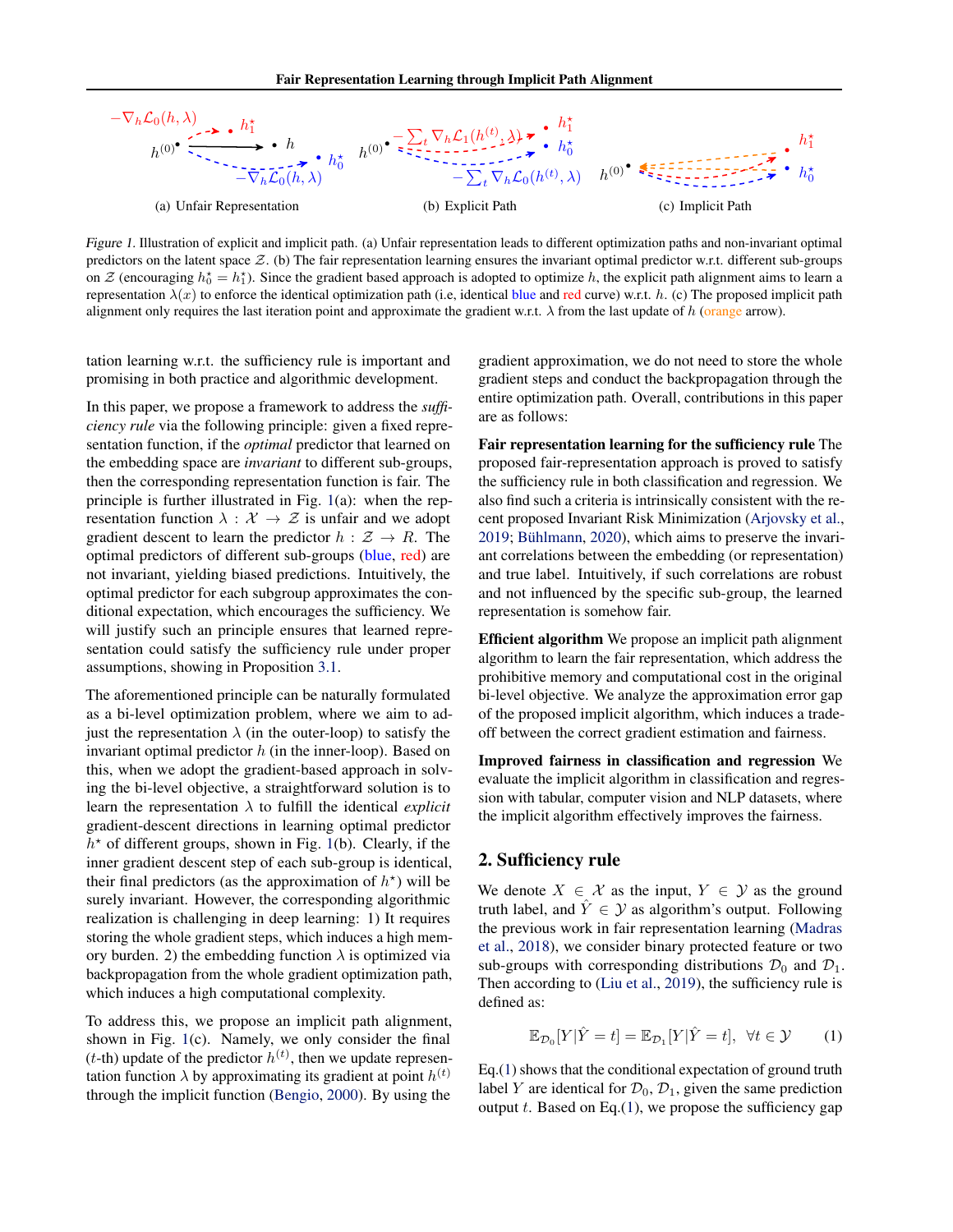as the metric to measure the fairness. Since we aim to evaluate this in both binary classification ( $Y \in \{-1, 1\}$ ) and regression ( $Y \in \mathbb{R}$ ), the sufficiency gaps are separately defined.

Sufficiency gap in binary classification Based on the sufficiency rule, the sufficiency gap in binary classification is naturally defined as:

$$
\Delta \text{Suf}_C = \frac{1}{2} \sum_{y \in \{-1, 1\}} |\mathcal{D}_0(Y = y | \hat{Y} = y) - \mathcal{D}_1(Y = y | \hat{Y} = y)|
$$

 $\Delta \text{Suf}_C \in [0,1]$  encourages two sub-groups with identical Positive predicted value (PPV) and Negative predicted value (NPV). To better understand this metric, consider the example of healthcare system, which outputs only binary score: *High Risk* or *Low Risk*. [Obermeyer et al.](#page-10-5) [\(2019\)](#page-10-5) essentially revealed  $\mathcal{D}_{black}(Y = High Risk | \hat{Y} = Low Risk) >$  $\mathcal{D}_{white}(Y = High Risk | \hat{Y} = Low Risk)$ : the severity of illness in Black patients is actually underestimated. Thus if  $\Delta Suf_C$  is small, the racial discrimination will be remedied.

Sufficiency gap in regression Based on [\(Kuleshov et al.,](#page-10-7) [2018\)](#page-10-7), the sufficiency gap in regression is defined as:

$$
\Delta \text{Suf}_R = \int_{t \in \mathcal{Y}} |\mathcal{D}_0(Y \le t | \hat{Y} \le t) - \mathcal{D}_1(Y \le t | \hat{Y} \le t)| dt
$$

An illustrative example depicts in Fig. [2.](#page-2-0) Specifically,  $\Delta S \text{uf}_R \in [0,1]$  is an approximation of  $|\mathcal{D}_0(Y = y|\hat{Y})|$  $y$ ) –  $\mathcal{D}_1(Y = y|\hat{Y} = y)$ ,  $\forall y \in \mathbb{R}$ , since the latter is difficult to estimate since  $Y$  is continuous. We also adopt the healthcare example to understand this metric: assuming the health system outputs a real-value healthcare score  $\ddot{Y} = t$ (higher indicates sicker), [Obermeyer et al.](#page-10-5) [\(2019\)](#page-10-5); [Sjoding](#page-10-8) [et al.](#page-10-8) [\(2020\)](#page-10-8) observed  $\mathcal{D}_{black}(Y > t | \hat{Y} \le t) > \mathcal{D}_{white}(Y > t)$  $t|Y \leq t$ ). Namely, for all the patients with the predicted healthcare score lower than  $t$ , the actual sicker proportion  $(Y > t)$  in Black patients is significantly higher than White patients. Therefore a small  $\Delta S \text{uf}_R$  suggests an improved disparity w.r.t. the sufficient rule.

Relation to other fair rules We briefly compare the Sufficiency rule with widely adopted Independence and Separation rule in binary classification. The detailed justifications and comparisons are shown in Appendix.

Independence rule is defined as:

$$
\mathbb{E}_{\mathcal{D}_0}[\hat{Y}] = \mathbb{E}_{\mathcal{D}_1}[\hat{Y}],
$$

In binary classification, the Independence rule is also referred as *demographic parity* (DP) [\(Zemel et al.,](#page-10-2) [2013\)](#page-10-2). We can further justify that if  $\mathcal{D}_0(Y = y) \neq \mathcal{D}_1(Y = y)$  (i.e., different label distribution in the sub-groups), the Sufficiency and Independence rule cannot both hold.



Figure 2. Illustrative example of Sufficiency gap ( $\Delta S \text{uf}_R$ ) in regression

Separation Rule is defined as:

<span id="page-2-0"></span>
$$
\mathbb{E}_{\mathcal{D}_0}[\hat{Y}|Y=t] = \mathbb{E}_{\mathcal{D}_1}[\hat{Y}|Y=t], \ \forall t \in \mathcal{Y}
$$

In binary classification, the Separation rule is also denoted as *Equalized Odds* (EO) [\(Hardt et al.,](#page-9-0) [2016\)](#page-9-0). [Barocas et al.](#page-9-9) [\(2019\)](#page-9-9) further justified that if  $\mathcal{D}_0(Y = y) \neq \mathcal{D}_1(Y = y)$ and the joint distribution of  $(Y, \hat{Y})$  has positive probability in  $\mathcal{D}_0$ ,  $\mathcal{D}_1$ , the Sufficiency and Separation rule cannot both hold.

## 3. Fair representation learning as a bi-level optimization

We denote the representation function  $\lambda$  that maps the input X into the latent variable  $Z \in \mathcal{Z}$ , the prediction function h such that  $h : \mathcal{Z} \to \mathbb{R}$  for regression and  $h : \mathcal{Z} \to \{-1, 1\}$ for binary classification. We denote the prediction loss as  $\ell$ , the prediction loss on sub-group  $\mathcal{D}_0$ ,  $\mathcal{D}_1$  is expressed as:

$$
\mathcal{L}_0(h,\lambda) = \mathbb{E}_{(x,y)\sim\mathcal{D}_0} \ell(h \circ \lambda(x), y)
$$
  

$$
\mathcal{L}_1(h,\lambda) = \mathbb{E}_{(x,y)\sim\mathcal{D}_1} \ell(h \circ \lambda(x), y)
$$

According to the intuition, we aim to solve the following bi-level objective:

$$
\min_{\lambda} \mathcal{L}_0(h_0^*, \lambda) + \mathcal{L}_1(h_1^*, \lambda)
$$
 (Outer-Loop)  
s.t.  $h_0^* = h_1^*$ , (Inner-Loop)  
 $h_0^* \in \operatorname*{argmin}_{h} \mathcal{L}_0(h, \lambda), h_1^* \in \operatorname*{argmin}_{h} \mathcal{L}_1(h, \lambda)$ .

In the outer-loop, we aim to find a representation function  $\lambda$  for minimizing the prediction error, given the optimal predictor  $(h_0^*, h_1^*)$  on the embedding space  $\mathcal{Z}$ . As for the inner-loop, given a fixed representation  $\lambda$ ,  $h_0^*$ ,  $h_1^*$  are the optimal predictor for each sub-group. The constraints  $h_0^* =$  $h_1^*$  additionally encourage the invariant optimal predictors from  $\mathcal{D}_0$ ,  $\mathcal{D}_1$ .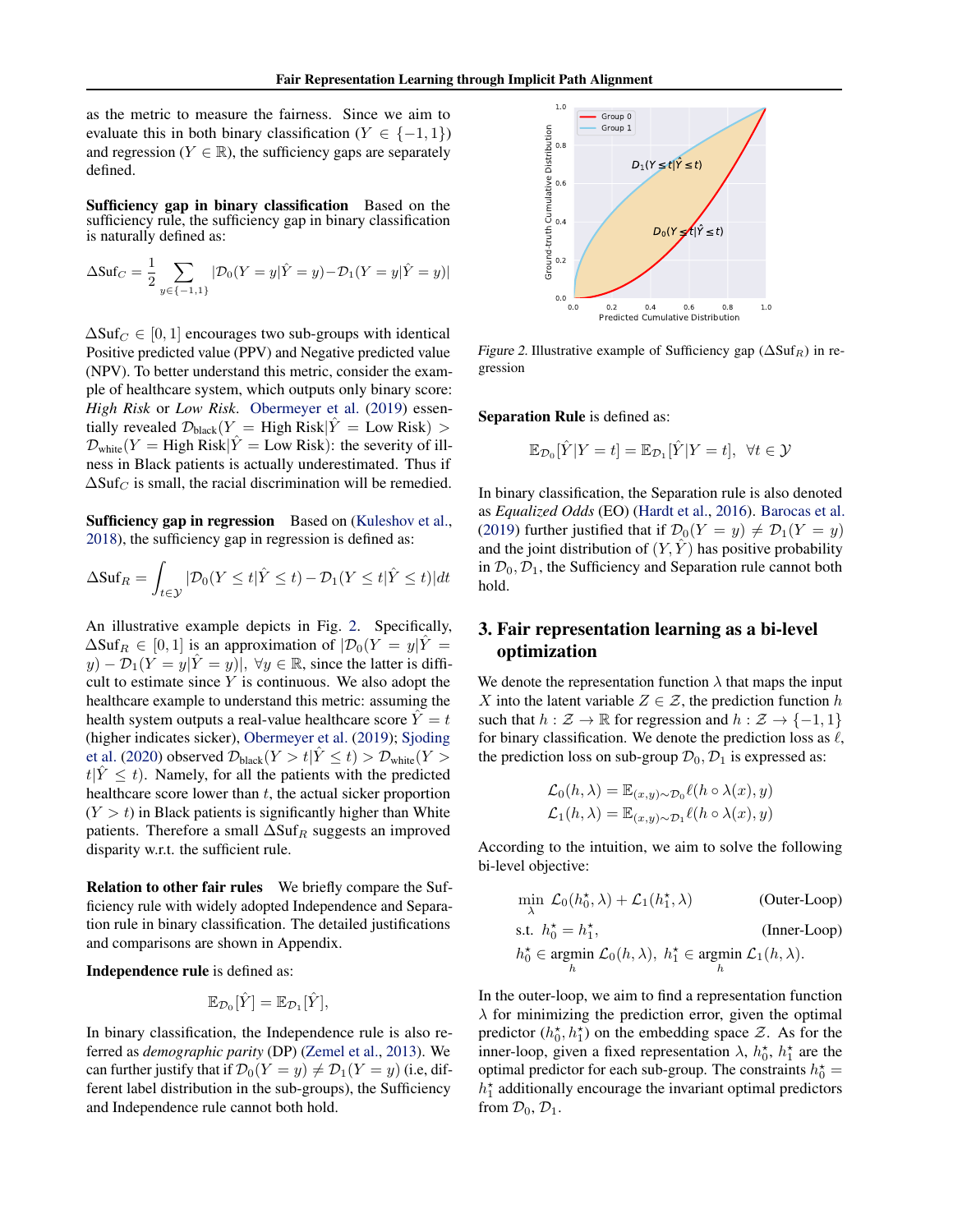Relation to explicit path alignment In deep learning, we adopt gradient-based approaches to minimize the loss, therefore  $h^*$  in the inner-loop is approximated as  $h^{(t+1)}$ , the t-th update in the gradient descent:  $h_0^* \approx h$ P  $(0)$  −  $t_{t} \nabla_h \mathcal{L}_0(h^{(t)},\lambda),$   $h_1^{\star} \approx h^{(0)} - \sum_{t} \nabla_h \mathcal{L}_1(h^{(t)},\lambda),$  where  $h^{(0)}$  is the common initialization. Thus the invariant optimal predictor is equivalent to:

$$
\sum_{t} \nabla_h \mathcal{L}_0(h^{(t)}, \lambda) = \sum_{t} \nabla_h \mathcal{L}_1(h^{(t)}, \lambda).
$$

The aforementioned equation suggests learning a representation  $\lambda$  that ensures the identical optimization path w.r.t. h for each sub-group, which recovers the explicit path alignment.

Relation to Sufficiency rule We further demonstrate the relation between the bi-level objective and Sufficiency rule.

<span id="page-3-0"></span>**Proposition 3.1.** If we specify the prediction loss  $\ell$ as logistic regression loss in the classification  $log(1 +$  $\exp(-yh(z))$  *with*  $\mathcal{Y} = \{-1,1\}$  *and the square loss in the regression*  $(h(z) − y)^2$  *with*  $\mathcal{Y} \subset \mathbb{R}$ *. Then minimizing the inner-loop loss is equivalent to:*

$$
\mathbb{E}_{\mathcal{D}_0}[Y|Z=z] = \mathbb{E}_{\mathcal{D}_1}[Y|Z=z],
$$
  

$$
\mathbb{E}_{\mathcal{D}_0}[Y|\hat{Y}=h^*(z)] = \mathbb{E}_{\mathcal{D}_1}[Y|\hat{Y}=h^*(z)]
$$

*where*  $h^* = h_0^* = h_1^*$  *and*  $z = \lambda(x)$ *.* 

Proposition [3.1](#page-3-0) demonstrates that the objective of inner-loop loss fulfills the sufficiency rule in both binary classification and regression.

## 4. Proposed Algorithms

We propose the implicit alignment in deep learning, where  $\lambda$  and h are implemented by the neural network. We also reformulate as the original objective through *Lagrangian relaxation*:

$$
\min_{\lambda} \mathcal{L}_0(h_0^{\star}, \lambda) + \mathcal{L}_1(h_1^{\star}, \lambda) + \frac{\kappa}{2} \|h_0^{\star} - h_1^{\star}\|_2^2
$$
\n(Outer-Loop)  
\ns.t.  $h_0^{\star} \in \operatorname*{argmin}_{h} \mathcal{L}_0(h, \lambda), h_1^{\star} \in \operatorname*{argmin}_{h} \mathcal{L}_1(h, \lambda),$   
\n(Inner-Loop)

where the introduced  $\kappa > 0$  is the coefficient to control the fairness, with a sufficient large  $\kappa$  ensuring  $h_0^* \approx h_1^*$ . Then we drive the approximated gradient w.r.t.  $\lambda$ , which contains the following key elements.

Solving the inner optimization Given a fixed representation  $\lambda$ , we find  $h_0^{\epsilon}$ ,  $h_1^{\epsilon}$  such that:

$$
||h_0^\star-h_0^\epsilon||\leq \epsilon,\quad \|h_1^\star-h_1^\epsilon\|\leq \epsilon,
$$

where  $\epsilon$  is the optimization tolerance. Besides,  $h_1^*$  and  $h_1^{\epsilon}$ are essentially the function of  $\lambda$ , i.e.,  $h_1^{\epsilon}$  depends on the predefined representation function  $\lambda$ . It is worth mentioning that the optimization tolerance  $\epsilon$  is realistic. E.g, consider a fixed representation and one-layer predictor  $h_0, h_1$ , the optimization will be convex.

**Computing the gradient of**  $\lambda$  Given the approximate solution  $h_0^{\epsilon}$ ,  $h_1^{\epsilon}$ , we can compute the gradient w.r.t.  $\lambda$  (referred as  $\tilde{\text{grad}}(\lambda)$ <sup>[1](#page-3-1)</sup> in the outer-loop:

$$
\begin{aligned} \tilde{\text{grad}}(\lambda) =& \nabla_{\lambda} \mathcal{L}_{0} (h_{0}^{\epsilon}, \lambda) + \nabla_{\lambda} \mathcal{L}_{1} (h_{1}^{\epsilon}, \lambda) \\ & \left( \nabla_{\lambda} h_{0}^{\epsilon} \right)^{T} \left( \nabla_{h_{0}} \mathcal{L}_{0} (h_{0}^{\epsilon}, \lambda) + \kappa (h_{0}^{\epsilon} - h_{1}^{\epsilon}) \right) \\ & + \left( \nabla_{\lambda} h_{1}^{\epsilon} \right)^{T} \left( \nabla_{h_{1}} \mathcal{L}_{1} (h_{1}^{\epsilon}, \lambda) - \kappa (h_{0}^{\epsilon} - h_{1}^{\epsilon}) \right). \end{aligned}
$$

Where  $\nabla_{h_0} \mathcal{L}_0(h_0^{\epsilon}, \lambda)$  is the partial derivative in the loss w.r.t. the first term (about  $h_0$ ), evaluated at  $h_0^{\epsilon}$ . Also  $\nabla_{\lambda} \mathcal{L}_0(h_0^{\epsilon}, \lambda)$ is the partial derivative w.r.t. the second term (about  $\lambda$ ).

Implicit function for approximating the gradient In order to compute grad( $\lambda$ ) in autograd, we need to estimate  $\nabla_{\lambda} h_0^{\epsilon}$  and  $\nabla_{\lambda} h_1^{\epsilon}$ . We herein adopt the implicit func-tion [\(Bengio,](#page-9-7) [2000\)](#page-9-7) to approximate  $\nabla_{\lambda} h_0^{\epsilon}$ , which has been adopted in the hyperparameter optimization [\(Pedregosa,](#page-10-9) [2016\)](#page-10-9) and meta-learning [\(Rajeswaran et al.,](#page-10-10) [2019\)](#page-10-10).

Concretely, if the prediction loss is smooth and there exist stationary points to achieve optimal, we have:  $\nabla_{h_0} \mathcal{L}_0(h_0^*(\lambda), \lambda) = 0, \nabla_{h_1} \mathcal{L}_0(h_1^*(\lambda), \lambda) = 0$ . Then differentiating w.r.t.  $\lambda$  will induce:  $\mathbf{d}(\nabla_{h_0} \mathcal{L}_0(h_0^*(\lambda), \lambda)) / d\lambda =$  $\nabla_{h_0}^2 \mathcal{L}_0(h_0^*, \lambda) \nabla_{\lambda} h_0^* + \nabla_{\lambda} \nabla_{h_0} \mathcal{L}_0(h_0^*, \lambda) = 0.2$  $\nabla_{h_0}^2 \mathcal{L}_0(h_0^*, \lambda) \nabla_{\lambda} h_0^* + \nabla_{\lambda} \nabla_{h_0} \mathcal{L}_0(h_0^*, \lambda) = 0.2$  $\nabla_{h_0}^2 \mathcal{L}_0(h_0^*, \lambda) \nabla_{\lambda} h_0^* + \nabla_{\lambda} \nabla_{h_0} \mathcal{L}_0(h_0^*, \lambda) = 0.2$  Thus we have  $\nabla_{\lambda} h_0^* = -(\nabla_{h_0}^2 \mathcal{L}_0(h_0^*, \lambda))^{-1} (\nabla_{\lambda} \nabla_{h_0} \mathcal{L}_0(h_0^*, \lambda)),$ where the Hessian matrix  $\nabla_{h_0}^2 \mathcal{L}_0(h_0^*, \lambda)$  is assumed to be invertible.

Through the implicit function, we can approximate  $\nabla_{\lambda} h_0^{\epsilon}$ as:

$$
\nabla_{\lambda} h_0^{\epsilon} \approx -\left(\nabla_{h_0}^2 \mathcal{L}_0(h_0^{\epsilon}, \lambda)\right)^{-1} \left(\nabla_{\lambda} \nabla_{h_0} \mathcal{L}_0(h_0^{\epsilon}, \lambda)\right)
$$

As for  $\nabla_{\lambda} h_1^{\epsilon}$ , we have the similar result:  $\nabla_{\lambda} h_1^{\epsilon} \approx$  $- \left( \nabla_{h_1}^2 \mathcal{L}_1(h_1^{\epsilon}, \lambda) \right)^{-1} \left( \nabla_{\lambda} \nabla_{h_1} \mathcal{L}_1(h_1^{\epsilon}, \lambda) \right)$ 

Efficient and numerical stable gradient estimation Plugging in the approximations, the gradient w.r.t  $\lambda$  is approximated as:

$$
\begin{array}{lcl}\n\tilde{\mathsf{grad}}(\lambda) & \approx & \nabla_{\lambda} \mathcal{L}_0(h_0^\epsilon, \lambda) \, - \, \left( \nabla_{\lambda} \nabla_{h_0} \mathcal{L}_0(h_0^\epsilon, \lambda) \right)^T \mathbf{p}_0 \, + \\
\nabla_{\lambda} \mathcal{L}_1(h_1^\epsilon, \lambda) - \left( \nabla_{\lambda} \nabla_{h_1} \mathcal{L}_1(h_1^\epsilon, \lambda) \right)^T \mathbf{p}_1\n\end{array}
$$

Where  $p_0$ ,  $p_1$  are denoted as the inverse-Hessian vector product with:

$$
\mathbf{p}_0 = \left(\nabla_{h_0}^2 \mathcal{L}_0(h_0^{\epsilon}, \lambda)\right)^{-1} \left(\nabla_{h_0} \mathcal{L}_0(h_0^{\epsilon}, \lambda) + \kappa(h_0^{\epsilon} - h_1^{\epsilon})\right)
$$
  
\n
$$
\mathbf{p}_1 = \left(\nabla_{h_1}^2 \mathcal{L}_1(h_1^{\epsilon}, \lambda)\right)^{-1} \left(\nabla_{h_1} \mathcal{L}_1(h_1^{\epsilon}, \lambda) - \kappa(h_0^{\epsilon} - h_1^{\epsilon})\right).
$$

<span id="page-3-1"></span><sup>1</sup>We denote the ground truth gradient as grad( $\lambda$ ) if we adopt optimal predictor  $h_0^{\star}$ ,  $h_1^{\star}$  in the computation.

<span id="page-3-2"></span> $^{2}$ d(·)/d $\lambda$  denotes the total derivative.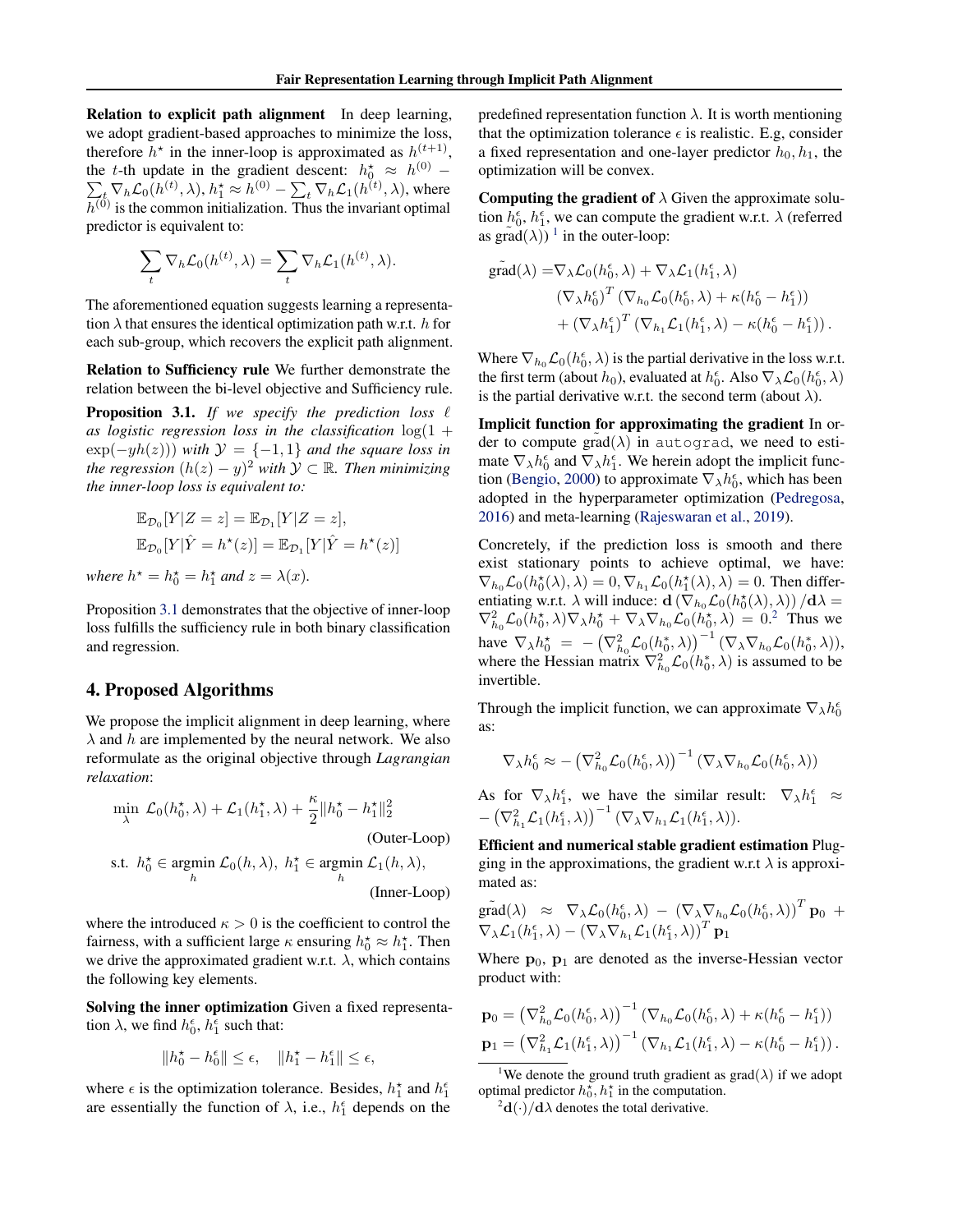Algorithm 1 Implicit Path Alignment Algorithm

- <span id="page-4-2"></span>1: **Input:** Representation function  $\lambda$ , predictor  $h_0$ ,  $h_1$ , datasets from two sub-groups  $\mathcal{D}_0$ .  $\mathcal{D}_1$ .
- 2: **for** mini-batch of samples from  $(D_0, D_1)$  **do**<br>3: Solving the inner-loop optimization with to
- Solving the inner-loop optimization with tolerance  $\epsilon$ . Obtaining  $h_0^{\epsilon}$ ,  $h_1^{\epsilon}$ .
- 4: Solving Eq. [\(2\)](#page-4-0), [\(3\)](#page-4-1) with tolerance  $\delta$ . Obtaining  $\mathbf{p}_0^{\delta}$ and  $\mathbf{p}_1^{\delta}$ .
- 5: Computing gr $\tilde{rad}^{\delta}(\lambda)$  (gradient of representation  $\lambda$ )
- 6: Updating  $\lambda$  through autograd:  $\lambda \leftarrow \lambda \tilde{\text{grad}}^{\delta}(\lambda)$
- 7: end for
- 8: **Return:**  $\lambda$ ,  $h_0^{\epsilon}$ ,  $h_1^{\epsilon}$

However, the current form is still computationally expensive due to the computation of inverse Hessian matrix. Then computing  $\mathbf{p}_0$  and  $\mathbf{p}_1$  is equivalent to solve the following quadratic programming (QP):

$$
\operatorname{argmin}_{\hat{\mathbf{p}}_0} \frac{1}{2} \hat{\mathbf{p}}_0^T \left( \nabla_{h_0}^2 \mathcal{L}_0(h_0^{\epsilon}, \lambda) \right) \hat{\mathbf{p}}_0 - \hat{\mathbf{p}}_0^T \left( \nabla_{h_0} \mathcal{L}_0(h_0^{\epsilon}, \lambda) + \kappa (h_0^{\epsilon} - h_1^{\epsilon}) \right) \tag{2}
$$

$$
\operatorname{argmin}_{\hat{\mathbf{p}}_1} \frac{1}{2} \hat{\mathbf{p}}_1^T \left( \nabla_{h_1}^2 \mathcal{L}_1(h_1^{\epsilon}, \lambda) \right) \hat{\mathbf{p}}_1 - \hat{\mathbf{p}}_1^T \left( \nabla_{h_1} \mathcal{L}_1(h_1^{\epsilon}, \lambda) - \kappa(h_0^{\epsilon} - h_1^{\epsilon}) \right)
$$
 (3)

Since it is a typical QP problem and we adopt conjugate gradient method [\(Concus et al.,](#page-9-10) [1985;](#page-9-10) [Rajeswaran et al.,](#page-10-10) [2019\)](#page-10-10), which can be updated efficiently through autograd via computing the Hessian-vector product. We additionally suppose the optimization error in the OP as  $\delta$ , i.e.:  $\|\mathbf{p}_0 - \mathbf{p}_0^{\delta}\| \leq \delta$ ,  $\|\mathbf{p}_1 - \mathbf{p}_1^{\delta}\| \leq \delta$ , then the gradient w.r.t representation  $\lambda$  can be finally expressed as:

$$
\tilde{\text{grad}}^{\delta}(\lambda) = \nabla_{\lambda} \mathcal{L}_{0}(h_{0}^{\epsilon}, \lambda) - (\nabla_{\lambda} \nabla_{h_{0}} \mathcal{L}_{0}(h_{0}^{\epsilon}, \lambda))^{T} \mathbf{p}_{0}^{\delta} + \nabla_{\lambda} \mathcal{L}_{1}(h_{1}^{\epsilon}, \lambda) - (\nabla_{\lambda} \nabla_{h_{1}} \mathcal{L}_{1}(h_{1}^{\epsilon}, \lambda))^{T} \mathbf{p}_{1}^{\delta}
$$

The grad<sup> $\delta$ </sup>( $\lambda$ ) can be also efficiently estimated through Hessian vector product via autograd without explicitly computing the Hessian matrix.

Proposed algorithm Based on the key elements, the proposed algorithm is shown in Algo. [1.](#page-4-2)

## 4.1. The cost of Implicit algorithm: Approximation-Fair Trade-off

<span id="page-4-3"></span>In the proposed objective bi-level loss, a sufficient large  $\kappa$  encourages the invariant optimal predictor, yielding the fair results. However, the implicit approach will lead to a biased estimation of the ground truth gradient. We analyze the error gap of the approximation in Theorem [4.1.](#page-4-3)

Theorem 4.1 (Approximation Error Gap). *Suppose that (1)* Smooth Predictive Loss*. The first-order derivatives and second-order derivatives of* L *are Lipschitz continuous; (2)* Non-singular Hessian matrix*. We assume*  $\nabla_{h_0,h_0}\mathcal{L}_0(h_0,\lambda), \nabla_{h_1,h_1}\mathcal{L}_1(h_1,\lambda)$ *, the Hessian matrix of the inner optimization problem, are invertible. (3)* Bounded representation and predictor function*. We assume the* λ *and h are bounded, i.e.,*  $\|\lambda\|$ ,  $\|h\|$  *are upper bounded by the predefined positive constants. Then the approximation error between the ground truth and algorithmic estimated gradient w.r.t. the representation is be upper bounded by:*

$$
||grad(\lambda) - \tilde{grad}(\lambda)|| = \mathcal{O}(\kappa \epsilon + \epsilon + \delta).
$$

The proof is delegated in Appendix [C.](#page-12-0) We also discuss the assumptions to guarantee the convergence of Algorithm 1, shown in Appendix [D.](#page-15-0)

<span id="page-4-0"></span>Theorem [4.1](#page-4-3) reveals that the gradient approximation error depends on the two-level optimization tolerance  $\epsilon$ ,  $\delta$  and the coefficient of fair constraints  $\kappa$ . Specifically, the error gap reveals the inherent trade-off in accurate gradient estimation and fair-representation learning. If we fix the optimization tolerance  $\epsilon$  and  $\delta$ , a smaller  $\kappa$  indicates a better approximation of the gradient, which yields weak fair constraints. Thus the implicit alignment introduces a trade-off in the prediction performance (i.e., correct approximation of the gradient) and fairness measurement.

## <span id="page-4-1"></span>5. Related Work

Fair Machine Learning Below we only list the most related work and refer to the survey paper [\(Mehrabi et al.,](#page-10-11) [2021\)](#page-10-11) for details in the algorithmic fairness. In the *classification*, various methods in learning fair representations have been proposed. Specifically, a common strategy is to introduce the statistical constraints as the regularization during the training, e.g., demographic parity (DP) [\(Zhang et al.,](#page-10-12) [2018;](#page-10-12) [Madras et al.,](#page-10-3) [2018;](#page-10-3) [Song et al.,](#page-10-4) [2019;](#page-10-4) [Jiang et al.,](#page-9-11) [2020;](#page-9-11) [Kehrenberg et al.,](#page-9-3) [2020\)](#page-9-3) that encourages the identical output of the representation or equalized odds (EO) [\(Song](#page-10-4) [et al.,](#page-10-4) [2019;](#page-10-4) [Gupta et al.,](#page-9-12) [2021\)](#page-9-12) that ensures the identical conditional output of the representation, given the ground truth label  $Y$ . Another direction is to disentangle the data for factorizing meaningful representations such as [\(Locatello et al.,](#page-10-13) [2019;](#page-10-13) [Kim et al.,](#page-9-13) [2019\)](#page-9-13). Intuitively, the disentangled embedding is independent of the protected feature, thus reflecting a fair representation w.r.t. the independence rule, which can be potentially problematic when the label distributions of sub-groups vary dramatically [\(Zhao et al.,](#page-10-14) [2019\)](#page-10-14).

The concept of fairness has also been extended to the fields beyond classification. For instance, in the *regression* problem [\(Komiyama et al.,](#page-9-14) [2018;](#page-9-14) [Agarwal et al.,](#page-8-1) [2019\)](#page-8-1), the bounded group loss has been proposed as the fair measure: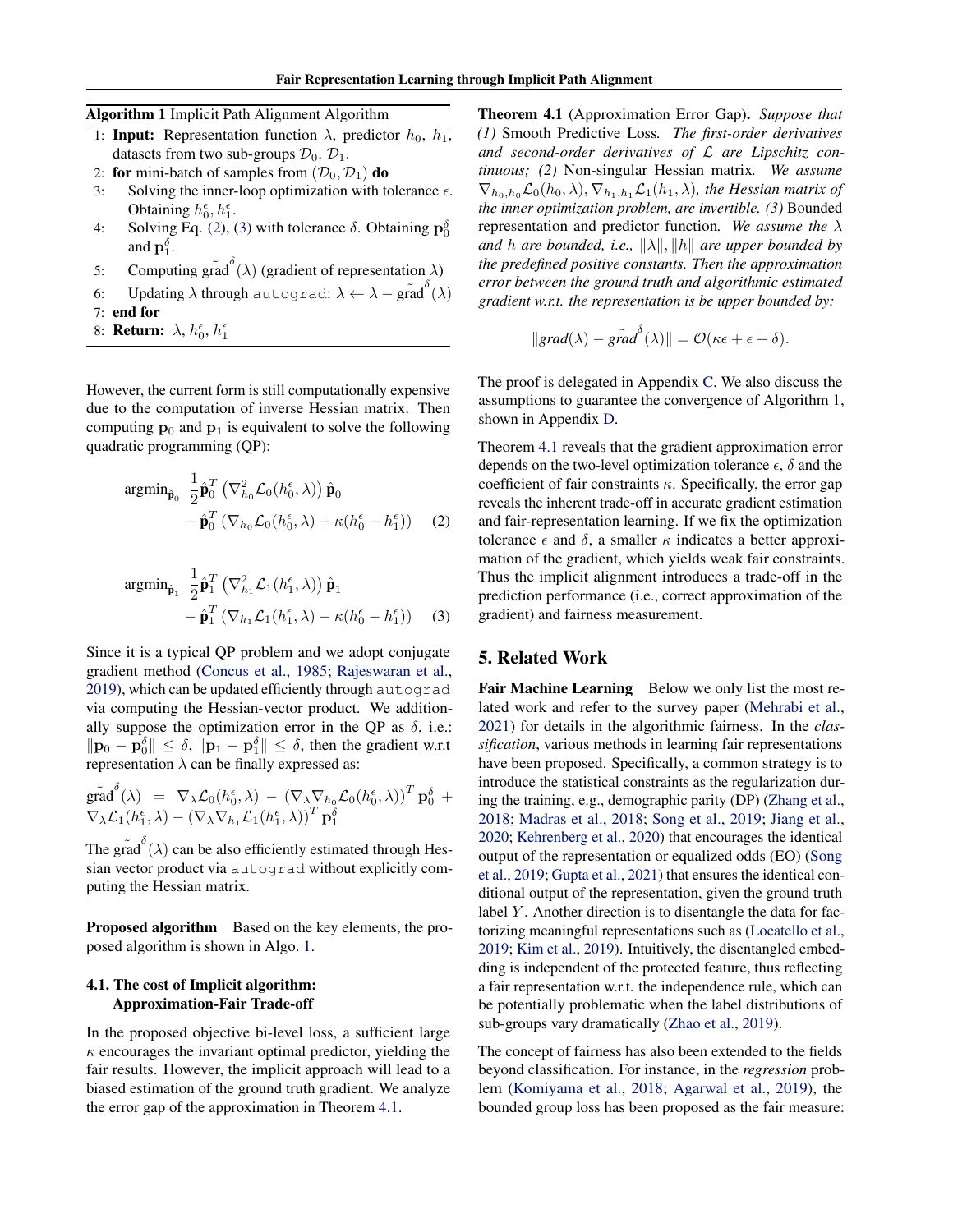if the prediction loss in each sub-group is smaller than  $\epsilon$ , the regression is  $\epsilon$ -level fair. In fact, the fair criteria in our paper is *not equivalent* to  $\epsilon$ -fair. Considering a fixed representation function  $\lambda$ , the  $\epsilon$ -level fair does not guarantee the *optimal* and *invariant* predictor for each sub-group and vice versa.

The sufficiency rule has also been discussed in the previous work. Notably, [Chouldechova](#page-9-6) [\(2017\)](#page-9-6); [Liu et al.](#page-10-6) [\(2019\)](#page-10-6) proposed the sufficiency gap *in classification* for measuring fairness w.r.t. the sufficiency rule. [\(Liu et al.,](#page-10-6) [2019\)](#page-10-6) also discussed the relations between the sufficiency gap and probabilistic calibration [\(Guo et al.,](#page-9-15) [2017\)](#page-9-15) (referred as calibration gap). According to [Pleiss et al.](#page-10-15) [\(2017\)](#page-10-15), the calibration rule is a stronger condition than sufficiency rule while it can simultaneously hurt the prediction performance. Throughout this paper, we only consider the sufficiency rule. The triple trade-off between the probabilistic calibration, sufficiency rule and accuracy will be left as future work.

Learning Invariance The analyzed fair-representation criteria shares a quite similar spirit to the IRM or Invari-ant Risk Minimization [\(Arjovsky et al.,](#page-8-0) [2019;](#page-8-0) Bühlmann, [2020;](#page-9-8) [Creager et al.,](#page-9-16) [2021\)](#page-9-16), where an algorithm  $IRM_v1$ is proposed to enable the out-of-distribution (OOD) generalization. The key difference between our work and [\(Ar](#page-8-0)[jovsky et al.,](#page-8-0) [2019\)](#page-8-0) lies in the algorithmic aspect: it has been theoretically justified that the originally proposed IRM\_v1 does not necessarily capture the invariance across the environments [\(Rosenfeld et al.,](#page-10-16) [2020;](#page-10-16) [Shui et al.,](#page-10-17) [2022\)](#page-10-17). By contrast, we aim to solve the bi-level objective in the context of deep-learning and propose an efficient and principled practical algorithm with better empirical performance than IRM\_v1. Besides, based on results of [\(Chen et al.,](#page-9-17) [2021\)](#page-9-17), the proposed algorithm does not provably guarantee the OOD generalization property due to the limited sub-groups  $(N = 2)$  considered within the paper.

## 6. Experiments

#### 6.1. Experimental setup

In the paper, we adopt the aforementioned sufficiency gap as fair metrics, where  $\hat{Y}$  is denoted as:

$$
\hat{Y} = \begin{cases} h_0^{\epsilon} \circ \lambda(X), & X \in \mathcal{D}_0 \\ h_1^{\epsilon} \circ \lambda(X), & X \in \mathcal{D}_1 \end{cases}
$$

Then in the binary classification, we can estimate  $\Delta Suf_C =$  $\frac{1}{2} \sum_{y \in \{-1, +1\}} |\mathcal{D}_0(Y = y|\hat{Y} = y) - \mathcal{D}_1(Y = y|\hat{Y} = y)|$ from the data.

As for regression, the original form  $\Delta \text{Suf}_R = \int_t |\mathcal{D}_0(Y \leq$  $t|\hat{Y} \leq t) - \mathcal{D}_1(Y \leq t|\hat{Y} \leq t)|$  (as shown in Fig. [2,](#page-2-0) Appendix) is difficult to estimate due to the integration term. To address this, we sample multiple values  $\{t_1, \ldots, t_m\}$ 

and compute its average differences as the approximation of the integration. Namely,  $\Delta \text{Suf}_R \approx \frac{1}{m} \sum_{i=1}^{\hat{m}} |\mathcal{D}_0(Y \leq$  $t_i|\hat{Y} \leq t_i - \mathcal{D}_1(Y \leq t_i|\hat{Y} \leq t_i)|$ . Concretely, for a given  $t_i$  in each group, we compute the percentile  $(\hat{Y}_0)$  at point t:  $\mathcal{D}_0(\hat{Y}_0 \leq t_i)$ , then we compute the corresponding ground truth cumulative distribution  $(Y)$  at the same point  $t_i$ :  $\mathcal{D}(Y \le t_i | \hat{Y} \le t_i)$ . Through the aforementioned approximation, we can estimate  $|\overline{\mathcal{D}}_0(Y \le t_i)| \hat{Y} \le t_i) - \overline{\mathcal{D}}_1(Y \le t_i)$  $t_i$  $|\hat{Y} \leq t_i|$ .

Baselines We consider the baselines that add fairness constraints during the training process. Specifically, we compare our method with (I) Empirical Risk Minimization (ERM) that trains the model without considering fairness; (II) Adversarial Debiasing (referred as adv debias) [\(Zhang](#page-10-12) [et al.,](#page-10-12) [2018\)](#page-10-12); (III) Fair Mix-up [\(Chuang & Mroueh,](#page-9-18) [2021\)](#page-9-18), a recent data-augmentation and effective approach in the fair representation learning. In fact, the baselines (II) and (III) are based on Independence rule or Demographic-Parity (DP), which is designed to demonstrate the general noncompatibility in addressing the sufficiency rule.

Besides, we include two additional baselines that have the similar objective but different algorithmic realizations. (IV) the original IRM regularization (referred as IRM\_v1) [\(Ar](#page-8-0)[jovsky et al.,](#page-8-0) [2019\)](#page-8-0), which adds a gradient penalty to encourage the invariance among the different groups. (V) One-step explicit alignment. In the inner-loop optimization, we suppose to conduct a simple one-step gradient descent  $(T = 1)$  for each sub-group, i.e,  $h_0^* \approx h_{init} - \nabla_{h_0} \mathcal{L}_0(h_0, \lambda),$  $h_1^* \approx h_{\text{init}} - \nabla_{h_1} \mathcal{L}_1(h_1, \lambda)$ . Thus in the outer-loop optimization, we add a gradient-incoherence constraint to encourage the identical (one-step) optimization path:  $\min_{\lambda} \|\nabla_{h_0} \mathcal{L}_0(h_0, \lambda) - \nabla_{h_1} \mathcal{L}_1(h_1, \lambda)\|_2^2.$ 

All the results are reported by averaging five repetitions and additional experimental details are delegated in the Appendix.

#### 6.2. Toxic Comments

The toxic comments dataset [\(Jigsaw,](#page-9-19) [2018\)](#page-9-19) is a binary classification task in NLP to predict whether comment is toxic or not. The original label is actually not binary since the comments is decided by multiple annotators, where the labelling discrepancy generally occurs. To this end, we conduct a simple strategy to decide comment is toxic if at least one annotator marks it. In this dataset, a portion of comments have been labeled with identity attributes, including gender and race. It has also been revealed that the race identity (e.g., black) is correlated with the toxicity label, which can lead to the predictive discrimination. Thus we adopted the *race* as the protected feature by selecting two sub-groups of Black and Asian. For the sake of computational simplicity, we first applied the pretrained BERT [\(Devlin et al.,](#page-9-20) [2018\)](#page-9-20) to extract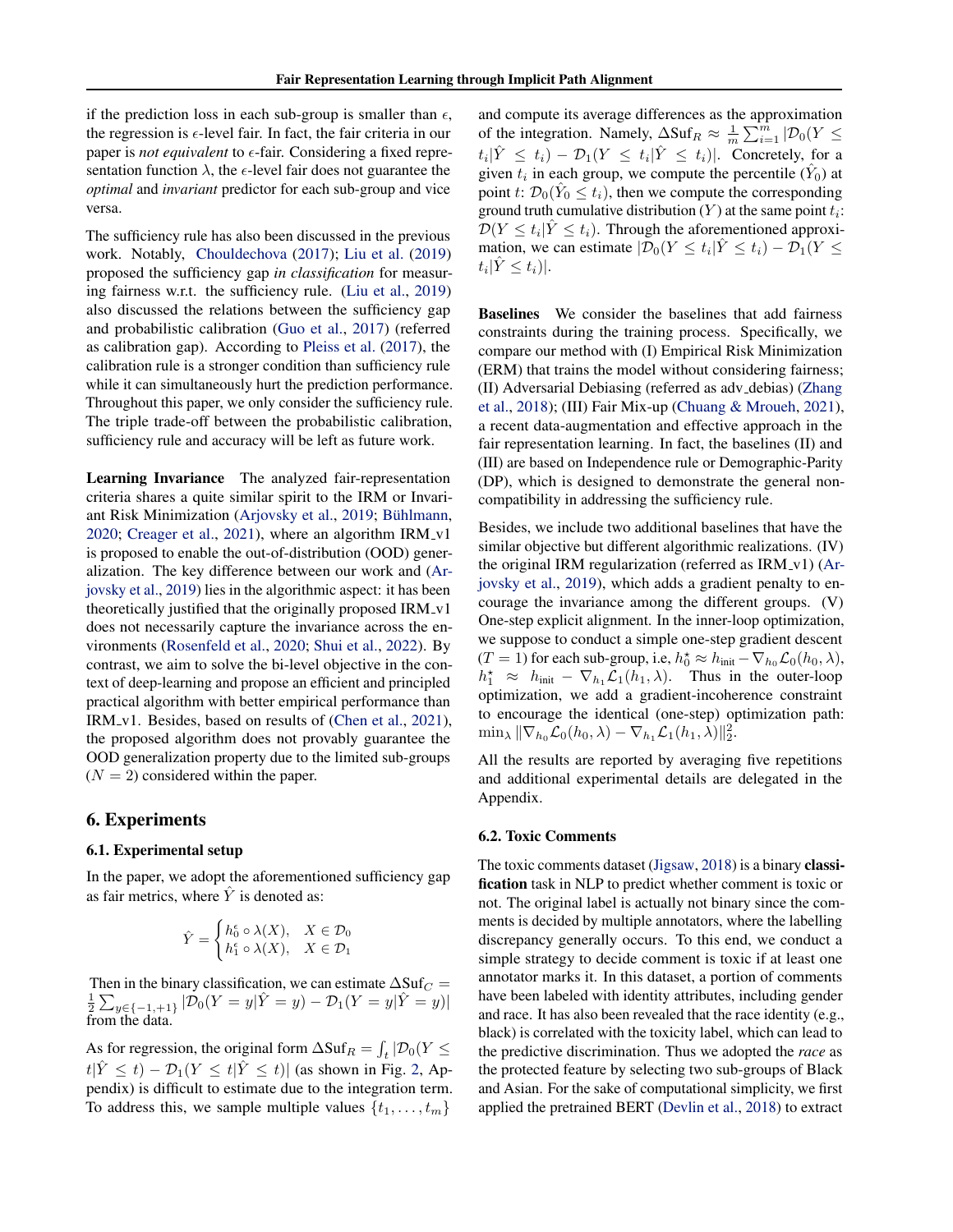Fair Representation Learning through Implicit Path Alignment

<span id="page-6-0"></span>

| Accuracy $(\uparrow)$                                       | $\Delta \text{Suf}_C(\downarrow)$                           | CelebA                                      | Accuracy $(\uparrow)$                                       | $\Delta \text{Suf}_C(\downarrow)$                           |
|-------------------------------------------------------------|-------------------------------------------------------------|---------------------------------------------|-------------------------------------------------------------|-------------------------------------------------------------|
| $0.768 \pm 0.004$                                           | $0.173 \pm 0.008$                                           | ERM (I)                                     | $0.780 \pm 0.015$                                           | $0.210 \pm 0.022$                                           |
| $0.760 \pm 0.008$<br>$0.758 \pm 0.003$                      | $0.291 \pm 0.006$<br>$0.343 \pm 0.022$                      | Adv_debias (II)<br>Mixup (III)              | $0.785 \pm 0.022$<br>$0.792 \pm 0.011$                      | $0.165 \pm 0.028$<br>$0.160 \pm 0.010$                      |
| $0.753 \pm 0.004$<br>$0.755 \pm 0.007$<br>$0.760 \pm 0.007$ | $0.057 \pm 0.015$<br>$0.048 \pm 0.008$<br>$0.051 \pm 0.012$ | $IRM_v1$ (IV)<br>One_step $(V)$<br>Implicit | $0.795 \pm 0.012$<br>$0.797 \pm 0.006$<br>$0.794 \pm 0.027$ | $0.086 \pm 0.015$<br>$0.086 \pm 0.012$<br>$0.074 \pm 0.020$ |
|                                                             |                                                             |                                             |                                                             |                                                             |

Table 1. Fair Classification. Accuracy and  $\Delta Suf_C$  in Toxic comments (left) and CelebA datasets (right)

<span id="page-6-1"></span>

Figure 3. Fair Classification. (a,b) The Accuracy-Fair trade-off curve in Toxic (a) and CelebA (b) dataset. The implicit approach demonstrated a consistently better trade-off. (c) Running time comparison of Explicit and Implicit alignment in CelebA dataset. Specifically, solver  $= 2$  indicates that the conjugate-gradient algorithm is executed 2 iterations. The results show that implicit approach avoids the long back-propagation of the entire inner-optimization path. The time complexity of the explicit approach, on the other hand, increases linearly with the inner-optimization step.

the word embedding with 748 dimensional vector. Then we adopt representation function  $\lambda$  as two fully-connected layers with hidden dimension 200 with Relu activation and classifier  $h$  as a linear predictor. We report the test-set subgroup average accuracy and sufficiency gap ( $\Delta \text{Suf}_C$ ) in Tab. [1](#page-6-0) and Fig.  $3(a)$ .

From the results, the Demographic Parity (DP) based fair constraints are non-compatible with the sufficiency rule. Specifically, baseline (II,III) even increase  $\Delta S \text{u}f_C$  with higher value than ERM. For the baselines that track the sufficiency rule (IV,V), the sufficiency gap  $\Delta S \text{u}f_C$  is improved with a similar accuracy, shown in Tab[.1.](#page-6-0) We also change the regularization coefficient in (IV,V) and  $\kappa$  in the implicit approach. We observe that the implicit approach demonstrates a consistent better Accuracy-Fair trade-off, shown in Fig. [3\(a\).](#page-6-1)

#### 6.3. CelebA Dataset

The CelebA dataset [\(Liu et al.,](#page-10-18) [2015\)](#page-10-18) contains around 200K images of celebrity faces, where each image is associated with 40 human-annotated binary attributes including gender, <span id="page-6-3"></span><span id="page-6-2"></span>hair color, young, etc. In this paper, we designate *gender* as the protected feature, and *attractive* as the binary classification task. We randomly select around 82K and 18K images as the training and validation set. Then we adopt representation function  $\lambda$  as pre-trained ResNet-18 [\(He et al.,](#page-9-21) [2016\)](#page-9-21) and classifier h as two-fully connected layers. We report the test-set sub-group average accuracy and sufficiency gap  $(\Delta Suf_C)$  in Tab. [1](#page-6-0) and Fig. [3\(b\).](#page-6-2)

The results in the CelebA show similar behaviors with the Toxic comments. Specifically, the DP based fair approaches (II, III) did not effectively improve  $\Delta \text{Suf}_C$ , shown in Tab. [1.](#page-6-0) In contrast, the sufficiency can be significantly improved in baselines (IV, V) and implicit approach without largely losing the accuracy. Specifically, Fig. [3\(b\)](#page-6-2) visualizes the accuracy-fair trade-off curve, where the later three approaches show quite similar behaviors.

Ablation: Computational benefits of Implicit Alignment To show the efficiency of implicit approach in deep neural network, we empirically evaluated the computing time of T-inner step explicit alignment and implicit ap-proach. The experimental results (shown in Fig[.3\(c\)\)](#page-6-3) ver-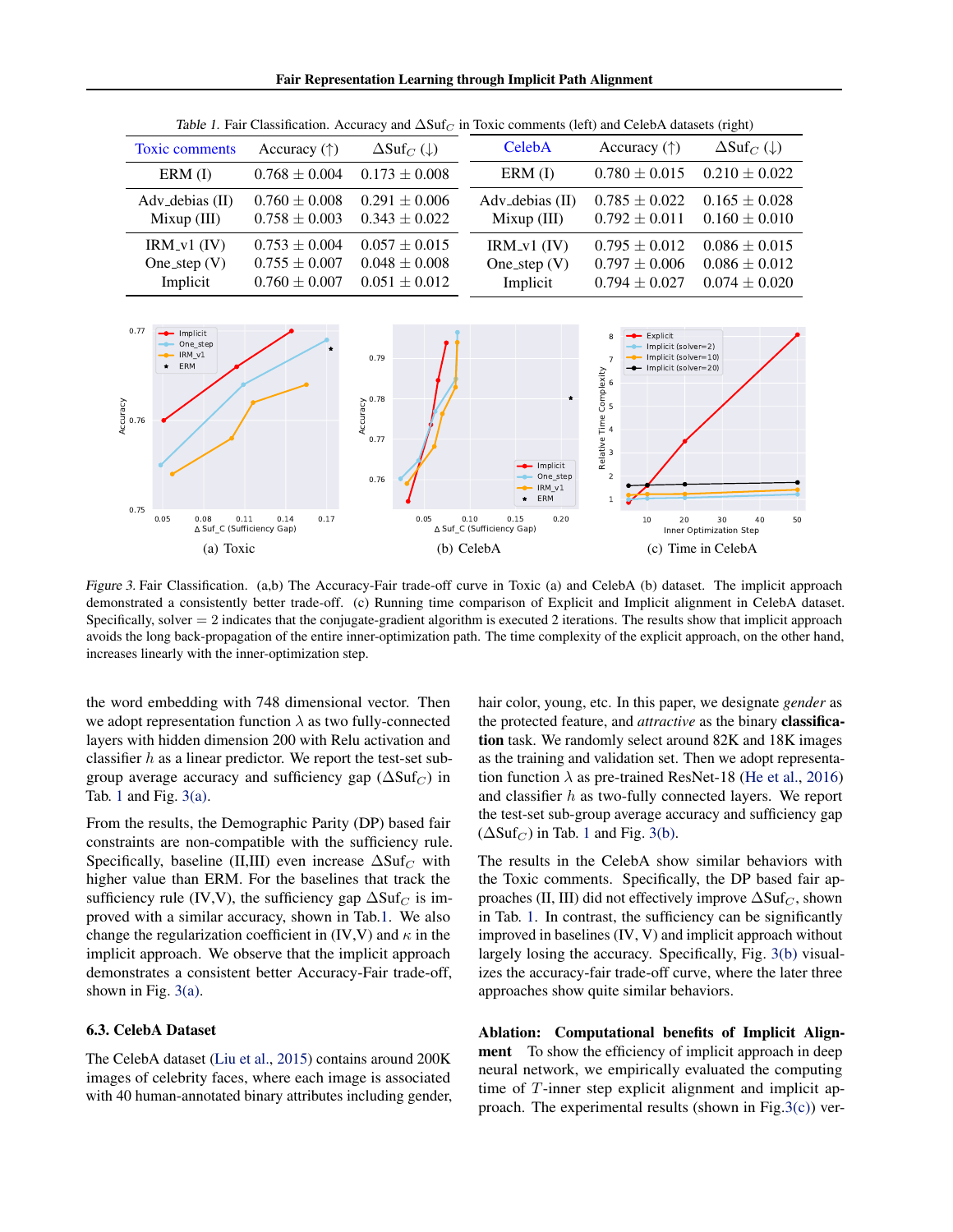Fair Representation Learning through Implicit Path Alignment

<span id="page-7-0"></span>

| Law                                         | $MSE(\downarrow)$                                           | $\Delta \text{Suf}_R(\downarrow)$                           | <b>NLSY</b>                                 | $MSE(\downarrow)$                                           | $\Delta \text{Suf}_R(\downarrow)$                           |
|---------------------------------------------|-------------------------------------------------------------|-------------------------------------------------------------|---------------------------------------------|-------------------------------------------------------------|-------------------------------------------------------------|
| ERM (I)                                     | $0.190 \pm 0.005$                                           | $0.160 \pm 0.007$                                           | ERM (I)                                     | $1.939 \pm 0.021$                                           | $0.246 \pm 0.019$                                           |
| Adv_debias (II)<br>Mixup (III)              | $0.223 \pm 0.008$<br>$0.216 \pm 0.012$                      | $0.188 \pm 0.012$<br>$0.172 \pm 0.007$                      | Adv <sub>-debias</sub> (II)<br>Mixup (III)  | $1.982 \pm 0.016$<br>$1.979 \pm 0.025$                      | $0.252 \pm 0.020$<br>$0.246 \pm 0.023$                      |
| $IRM_v1$ (IV)<br>One_step $(V)$<br>Implicit | $0.208 \pm 0.006$<br>$0.204 \pm 0.007$<br>$0.198 \pm 0.005$ | $0.096 \pm 0.006$<br>$0.125 \pm 0.010$<br>$0.091 \pm 0.011$ | $IRM_v1$ (IV)<br>One_step $(V)$<br>Implicit | $1.927 \pm 0.031$<br>$1.904 \pm 0.027$<br>$1.906 \pm 0.019$ | $0.077 \pm 0.009$<br>$0.090 \pm 0.019$<br>$0.051 \pm 0.005$ |
|                                             |                                                             |                                                             |                                             |                                                             |                                                             |

Table 2. Fair Regression. MSE and  $\Delta \text{Suf}_R$  in Law dataset (left) and NLSY dataset (right)



Figure 4. Illustration of the sufficiency gap ( $\Delta Suf_R$ ) in Law dataset (regression). The ERM and Fair mix-up suffer a high  $\Delta Suf_R$ , while the proposed implicit alignment can significantly mitigate the sufficiency gap.

ified the computational efficiency of Implicit alignment. Notably, a large inner-optimization step does not considerably increase the whole computational time of implicit approach with different iterations of conjugated gradient solver. In contrast, the corresponding computational time complexity in explicit alignment linearly scales with the inner-optimization steps, which is consistent with our analysis.

## 6.4. Law Dataset

The Law Dataset is a regression task to predict a students GPA (real value, ranging from  $[0, 4]$ ), where the data is utilized from the School Admissions Councils National Longitudinal Bar Passage Study [\(Wightman,](#page-10-19) [1998\)](#page-10-19) with 20K examples. In the regression task, we adopt the square loss and *race* as the protected feature (white versus non-white). We adopt  $\lambda$  as the one fully connected layer with hidden dimension 100 and Relu activation and predictor  $h$  as a linear predictor. We report the test-set sub-group average MSE (Mean Square Error) and sufficiency gap ( $\Delta S \text{uf}_R$ ) in Tab. [2](#page-7-0) and Fig. [5.](#page-7-1)

Compared to the classification task, the results show similar behaviors in the regression. Specifically, the DP based fair approaches (II, III) still increase  $\Delta S \text{uf}_R$  in the regression. In

<span id="page-7-2"></span>

<span id="page-7-1"></span>Figure 5. Law Dataset (regression). MSE-Fair Trade-off curve

contrast, the gap is significantly improved in our proposed approach and baseline (IV,V). Specifically, Fig. [4](#page-7-2) visualizes the sufficiency-gap of different approaches, where the implicit approach significantly mitigates the sufficiency gap. In addition, Fig. [5](#page-7-1) describes the MSE-sufficiency gap curve, which further justifies the benefits of implicit approach with a better trade-off between the prediction performance and fairness.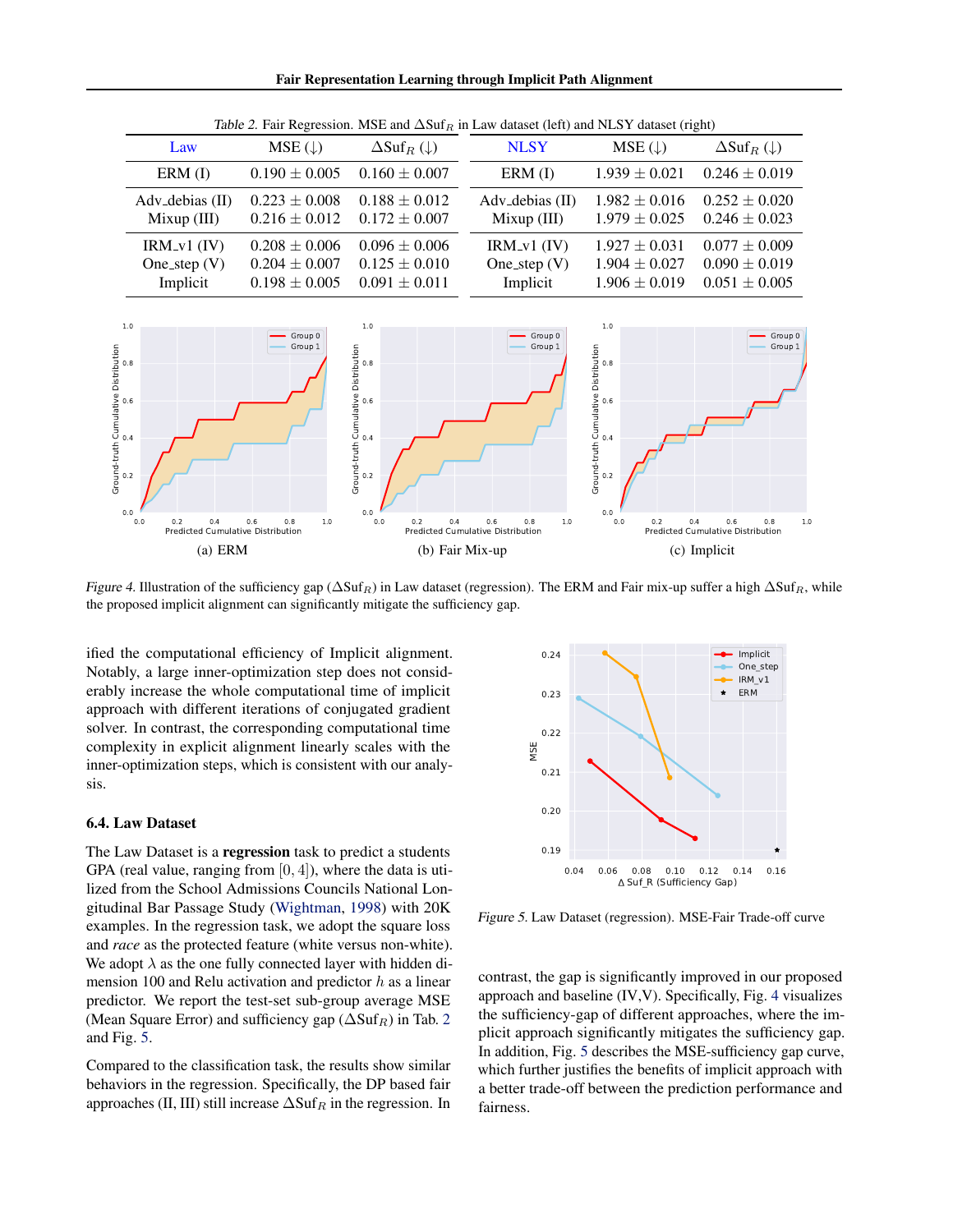## 6.5. NLSY Dataset

The National Longitudinal Survey of Youth [\(NLSY,](#page-10-20) [2021\)](#page-10-20) dataset is a regression task with around 7K dataset, which involves the survey results of the U.S. Bureau of Labor Statistics. It is intended to gather information on the labor market activities and other life events of several groups for predicting the income y of each person. We treat the *gender* as the protected feature. We also normalize the output  $y$ by diving the  $10,000$ , then the final output y ranges around  $[0, 8]$ . The prediction loss is also the square loss. We adopt representation  $\lambda$  as the two fully connected layers with hidden dimension 200 and Relu activation and predictor h as a linear predictor. We report the testset sub-group average MSE (Mean Square Error) and Sufficiency Gap ( $\Delta S \text{uf}_R$ ) in Tab. [2](#page-7-0) and Fig. [6.](#page-8-2)

Tab. [2](#page-7-0) provides similar trends with other datasets. Baselines (IV,V) and implicit approach effective control the sufficiency gap, while the DP based approach generally fails to improve the gap. Fig. [6](#page-8-2) reveals a slightly better approximation-fair trade off for the implicit approach. Finally, Fig. [8](#page-18-0) (in Appendix) visualizes the sufficiency gap of different algorithms. The gap is actually significantly improved while the calibration gap still exists, which is consistent with [\(Liu et al.,](#page-10-6) [2019\)](#page-10-6). Therefore it can be quite interesting and promising to analyze the triple trade-off between the sufficiency gap, probabilistic calibration and prediction performance in the regression in the future.



Figure 6. NLSY (regression). MSE-Fair Trade-off curve

## 7. Conclusion

We considered the fair representation learning from a novel perspective through encouraging the invariant optimal predictors on the top of data representation. We formulated this problem as a bi-level optimization and proposed an implicit alignment algorithm. We further demonstrated the bi-level objective is to fulfil the Sufficiency rule. Then we analyzed

the error gap of the implicit algorithm, which reveal the trade-off of biased gradient approximation and fairness constraints. The empirical results in both classification and regression settings suggest the consistently improved fairness measurement. Finally, we think the future work can include developing computationally efficient explicit algorithms for avoiding the biased gradient computation.

## Limitations

We considered a novel fair representation learning perspective to encourage the sufficiency rule. Simultaneously this work remains several limitations.

In the proposed algorithm, we need a two-step optimization with tolerance  $\epsilon$  and  $\delta$ . As for controlling  $\epsilon$  (the tolerance w.r.t. the predictor  $h$ ), since  $h$  is a shallow network with one or two layers, then optimizing over  $h$  will be relatively easy. As for  $\delta$ , since the representation  $\lambda$  could be highly non-convex and high-dimensional, controlling  $\delta$  would be quite difficult in theory. In practice, we generally control the steps in the conjugate gradient while it is unclear the convergence behavior in the highly non-convex settings.

The current paper mainly focus the binary sensitive attribute with two subgroups. Although it is feasible to extend the multi-attribute settings by consider the pair-wise path alignment, but it would be promising to consider an effect algorithm for the multi-attribute.

The performance and fair trade-off is induced by the efficient gradient estimation in the bi-level objective. Thus it would be promising to develop an efficient explicit path approach for avoiding such a trade-off.

## Acknowledgments

The authors appreciate the constructive feedback and suggestions from anonymous Reviewers and Meta-Reviewers. The authors also would like to thank Gezheng Xu and Jun Xiao for the discussion and proof-reading the manuscript.

<span id="page-8-2"></span>C. Shui and C. Gagné acknowledge support from NSERC-Canada and CIFAR. B. Wang, J. Li are supported by NSERC Discovery Grants Program.

#### References

- <span id="page-8-1"></span>Agarwal, A., Dudík, M., and Wu, Z. S. Fair regression: Quantitative definitions and reduction-based algorithms. In *International Conference on Machine Learning*, pp. 120–129. PMLR, 2019.
- <span id="page-8-0"></span>Arjovsky, M., Bottou, L., Gulrajani, I., and Lopez-Paz, D. Invariant risk minimization. *arXiv preprint arXiv:1907.02893*, 2019.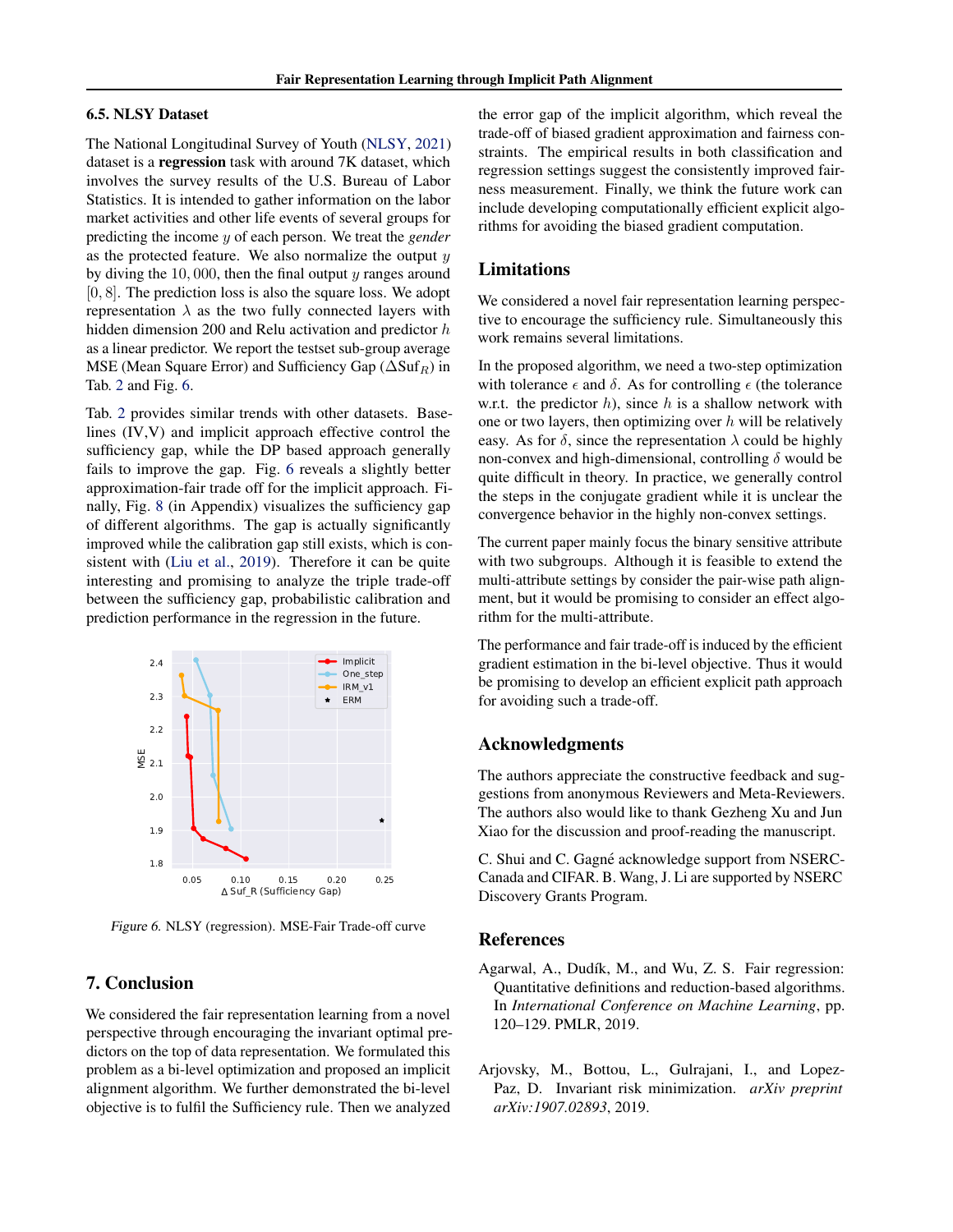- <span id="page-9-9"></span>Barocas, S., Hardt, M., and Narayanan, A. *Fairness and Machine Learning*. fairmlbook.org, 2019. [http://](http://www.fairmlbook.org) [www.fairmlbook.org](http://www.fairmlbook.org).
- <span id="page-9-7"></span>Bengio, Y. Gradient-based optimization of hyperparameters. *Neural computation*, 12(8):1889–1900, 2000.
- <span id="page-9-22"></span>Boyd, S., Boyd, S. P., and Vandenberghe, L. *Convex optimization*. Cambridge university press, 2004.
- <span id="page-9-8"></span>Bühlmann, P. Invariance, causality and robustness. Statisti*cal Science*, 35(3):404–426, 2020.
- <span id="page-9-1"></span>Chang, K.-W., Prabhakaran, V., and Ordonez, V. Bias and fairness in natural language processing. In *Proceedings of the 2019 Conference on Empirical Methods in Natural Language Processing and the 9th International Joint Conference on Natural Language Processing (EMNLP-IJCNLP): Tutorial Abstracts*, Hong Kong, China, November 2019. Association for Computational Linguistics. URL <https://aclanthology.org/D19-2004>.
- <span id="page-9-17"></span>Chen, Y., Rosenfeld, E., Sellke, M., Ma, T., and Risteski, A. Iterative feature matching: Toward provable domain generalization with logarithmic environments. *arXiv preprint arXiv:2106.09913*, 2021.
- <span id="page-9-6"></span>Chouldechova, A. Fair prediction with disparate impact: A study of bias in recidivism prediction instruments. *Big data*, 5(2):153–163, 2017.
- <span id="page-9-18"></span>Chuang, C.-Y. and Mroueh, Y. Fair mixup: Fairness via interpolation. *arXiv preprint arXiv:2103.06503*, 2021.
- <span id="page-9-5"></span>Chzhen, E., Denis, C., Hebiri, M., Oneto, L., and Pontil, M. Fair regression with wasserstein barycenters. *arXiv preprint arXiv:2006.07286*, 2020.
- <span id="page-9-10"></span>Concus, P., Golub, G., and Meurant, G. Block preconditioning for the conjugate gradient method. *Siam Journal on Scientific and Statistical Computing*, 6, 01 1985. doi: 10.1137/0906018.
- <span id="page-9-16"></span>Creager, E., Jacobsen, J.-H., and Zemel, R. Environment inference for invariant learning. In *International Conference on Machine Learning*, pp. 2189–2200. PMLR, 2021.
- <span id="page-9-20"></span>Devlin, J., Chang, M.-W., Lee, K., and Toutanova, K. Bert: Pre-training of deep bidirectional transformers for language understanding. *arXiv preprint arXiv:1810.04805*, 2018.
- <span id="page-9-2"></span>Ethayarajh, K. Is your classifier actually biased? measuring fairness under uncertainty with bernstein bounds. In *Proceedings of the 58th Annual Meeting of the Association for Computational Linguistics*, pp. 2914–2919, Online, July 2020. Association for Computational Linguistics. doi: 10.18653/v1/2020.acl-main.262. URL [https:](https://aclanthology.org/2020.acl-main.262) [//aclanthology.org/2020.acl-main.262](https://aclanthology.org/2020.acl-main.262).
- <span id="page-9-4"></span>Fletcher, R. R., Nakeshimana, A., and Olubeko, O. Addressing fairness, bias, and appropriate use of artificial intelligence and machine learning in global health. *Frontiers in Artificial Intelligence*, 3:116, 2021. ISSN 2624-8212. doi: 10.3389/frai.2020. 561802. URL [https://www.frontiersin.org/](https://www.frontiersin.org/article/10.3389/frai.2020.561802) [article/10.3389/frai.2020.561802](https://www.frontiersin.org/article/10.3389/frai.2020.561802).
- <span id="page-9-15"></span>Guo, C., Pleiss, G., Sun, Y., and Weinberger, K. Q. On calibration of modern neural networks. In *International Conference on Machine Learning*, pp. 1321–1330. PMLR, 2017.
- <span id="page-9-12"></span>Gupta, U., Ferber, A., Dilkina, B., and Ver Steeg, G. Controllable guarantees for fair outcomes via contrastive information estimation. In *Proceedings of the AAAI Conference on Artificial Intelligence*, volume 35, pp. 7610–7619, 2021.
- <span id="page-9-0"></span>Hardt, M., Price, E., and Srebro, N. Equality of opportunity in supervised learning. *Advances in neural information processing systems*, 29:3315–3323, 2016.
- <span id="page-9-21"></span>He, K., Zhang, X., Ren, S., and Sun, J. Deep residual learning for image recognition. In *Proceedings of the IEEE conference on computer vision and pattern recognition*, pp. 770–778, 2016.
- <span id="page-9-11"></span>Jiang, R., Pacchiano, A., Stepleton, T., Jiang, H., and Chiappa, S. Wasserstein fair classification. In *Uncertainty in Artificial Intelligence*, pp. 862–872. PMLR, 2020.
- <span id="page-9-19"></span>Jigsaw. Toxic comment classification challenge, 2018. URL [https://www.kaggle.com/c/](https://www.kaggle.com/c/jigsaw-toxic-comment-classification-challenge/overview/description) [jigsaw-toxic-comment-classification-ch](https://www.kaggle.com/c/jigsaw-toxic-comment-classification-challenge/overview/description)allenge/ [overview/description](https://www.kaggle.com/c/jigsaw-toxic-comment-classification-challenge/overview/description).
- <span id="page-9-3"></span>Kehrenberg, T., Bartlett, M., Thomas, O., and Quadrianto, N. Null-sampling for interpretable and fair representations. In *European Conference on Computer Vision*, pp. 565– 580. Springer, 2020.
- <span id="page-9-13"></span>Kim, B., Kim, H., Kim, K., Kim, S., and Kim, J. Learning not to learn: Training deep neural networks with biased data. In *Proceedings of the IEEE/CVF Conference on Computer Vision and Pattern Recognition*, pp. 9012–9020, 2019.
- <span id="page-9-14"></span>Komiyama, J., Takeda, A., Honda, J., and Shimao, H. Nonconvex optimization for regression with fairness constraints. In Dy, J. and Krause, A. (eds.), *Proceedings of the 35th International Conference on Machine Learning*, volume 80 of *Proceedings of Machine Learning Research*, pp. 2737–2746. PMLR, 10–15 Jul 2018. URL [https://proceedings.mlr.press/v80/](https://proceedings.mlr.press/v80/komiyama18a.html) [komiyama18a.html](https://proceedings.mlr.press/v80/komiyama18a.html).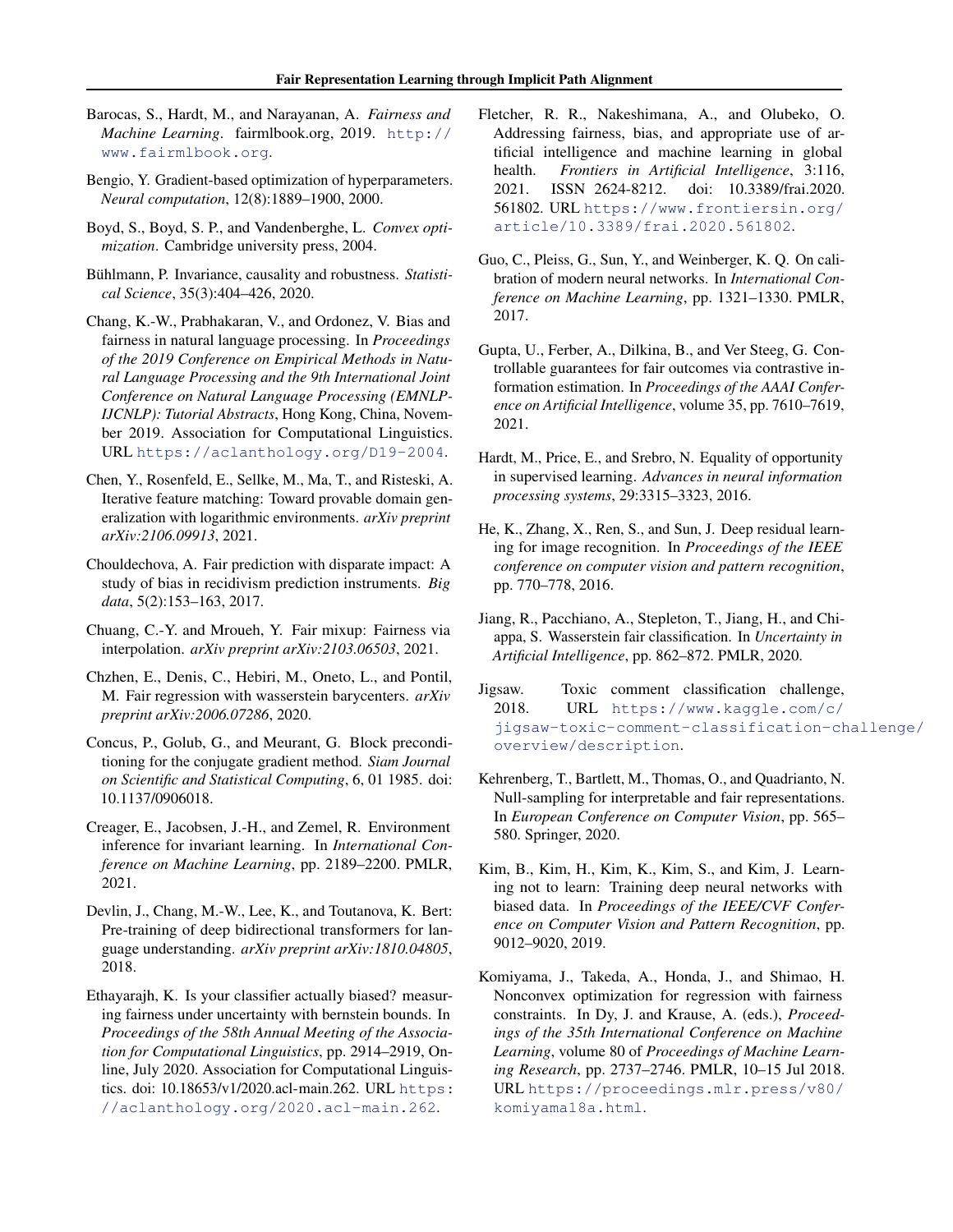- <span id="page-10-7"></span>Kuleshov, V., Fenner, N., and Ermon, S. Accurate uncertainties for deep learning using calibrated regression. In *International Conference on Machine Learning*, pp. 2796– 2804. PMLR, 2018.
- <span id="page-10-1"></span>LeCun, Y., Bengio, Y., and Hinton, G. Deep learning. *nature*, 521(7553):436–444, 2015.
- <span id="page-10-6"></span>Liu, L. T., Simchowitz, M., and Hardt, M. The implicit fairness criterion of unconstrained learning. In Chaudhuri, K. and Salakhutdinov, R. (eds.), *Proceedings of the 36th International Conference on Machine Learning*, volume 97 of *Proceedings of Machine Learning Research*, pp. 4051–4060. PMLR, 09–15 Jun 2019. URL [https://proceedings.mlr.press/v97/](https://proceedings.mlr.press/v97/liu19f.html) [liu19f.html](https://proceedings.mlr.press/v97/liu19f.html).
- <span id="page-10-18"></span>Liu, Z., Luo, P., Wang, X., and Tang, X. Deep learning face attributes in the wild. In *Proceedings of International Conference on Computer Vision (ICCV)*, December 2015.
- <span id="page-10-13"></span>Locatello, F., Abbati, G., Rainforth, T., Bauer, S., Schölkopf, B., and Bachem, O. On the fairness of disentangled representations. *arXiv preprint arXiv:1905.13662*, 2019.
- <span id="page-10-3"></span>Madras, D., Creager, E., Pitassi, T., and Zemel, R. Learning adversarially fair and transferable representations. In *International Conference on Machine Learning*, pp. 3384– 3393. PMLR, 2018.
- <span id="page-10-11"></span>Mehrabi, N., Morstatter, F., Saxena, N., Lerman, K., and Galstyan, A. A survey on bias and fairness in machine learning. *ACM Computing Surveys (CSUR)*, 54(6):1–35, 2021.
- <span id="page-10-20"></span>NLSY. National longitudinal survey of youth, 2021. URL <https://www.bls.gov/nls/>.
- <span id="page-10-5"></span>Obermeyer, Z., Powers, B., Vogeli, C., and Mullainathan, S. Dissecting racial bias in an algorithm used to manage the health of populations. *Science*, 366(6464):447–453, 2019. doi: 10.1126/science. aax2342. URL [https://www.science.org/](https://www.science.org/doi/abs/10.1126/science.aax2342) [doi/abs/10.1126/science.aax2342](https://www.science.org/doi/abs/10.1126/science.aax2342).

<span id="page-10-21"></span>Online. Problem with proof of Conditional expectation as best predictor. [https://stats.](https://stats.stackexchange.com/questions/71863/problem-with-proof-of-conditional-expectation-as-best-predictor) [stackexchange.com/questions/71863/](https://stats.stackexchange.com/questions/71863/problem-with-proof-of-conditional-expectation-as-best-predictor) [problem-with-proof-of-conditional-expectation-as-best-predictor](https://stats.stackexchange.com/questions/71863/problem-with-proof-of-conditional-expectation-as-best-predictor), 2013. [Online; accessed May-2022]. *arXiv:1910.07162*, 2019.

- <span id="page-10-9"></span>Pedregosa, F. Hyperparameter optimization with approximate gradient. In *International conference on machine learning*, pp. 737–746. PMLR, 2016.
- <span id="page-10-15"></span>Pleiss, G., Raghavan, M., Wu, F., Kleinberg, J., and Weinberger, K. Q. On fairness and calibration. *arXiv preprint arXiv:1709.02012*, 2017.
- <span id="page-10-0"></span>Raghavan, M., Barocas, S., Kleinberg, J., and Levy, K. Mitigating bias in algorithmic hiring: Evaluating claims and practices. In *Proceedings of the 2020 conference on fairness, accountability, and transparency*, pp. 469–481, 2020.
- <span id="page-10-10"></span>Rajeswaran, A., Finn, C., Kakade, S., and Levine, S. Metalearning with implicit gradients. In *Advances in neural information processing systems*, 2019.
- <span id="page-10-16"></span>Rosenfeld, E., Ravikumar, P., and Risteski, A. The risks of invariant risk minimization. *arXiv preprint arXiv:2010.05761*, 2020.
- <span id="page-10-17"></span>Shui, C., Wang, B., and Gagné, C. On the benefits of representation regularization in invariance based domain generalization. *Machine Learning*, pp. 1–21, 2022.
- <span id="page-10-8"></span>Sjoding, M. W., Dickson, R. P., Iwashyna, T. J., Gay, S. E., and Valley, T. S. Racial bias in pulse oximetry measurement. *New England Journal of Medicine*, 383(25): 2477–2478, 2020.
- <span id="page-10-4"></span>Song, J., Kalluri, P., Grover, A., Zhao, S., and Ermon, S. Learning controllable fair representations. In *The 22nd International Conference on Artificial Intelligence and Statistics*, pp. 2164–2173. PMLR, 2019.
- <span id="page-10-19"></span>Wightman, L. F. Lsac national longitudinal bar passage study, 1998.
- <span id="page-10-2"></span>Zemel, R., Wu, Y., Swersky, K., Pitassi, T., and Dwork, C. Learning fair representations. In *International conference on machine learning*, pp. 325–333. PMLR, 2013.
- <span id="page-10-12"></span>Zhang, B. H., Lemoine, B., and Mitchell, M. Mitigating unwanted biases with adversarial learning. In *Proceedings of the 2018 AAAI/ACM Conference on AI, Ethics, and Society*, pp. 335–340, 2018.
- <span id="page-10-22"></span>Zhang, W. and Ntoutsi, E. Faht: an adaptive fairness-aware decision tree classifier. *arXiv preprint arXiv:1907.07237*, 2019.
- <span id="page-10-14"></span>Zhao, H., Coston, A., Adel, T., and Gordon, G. J. Conditional learning of fair representations. *arXiv preprint*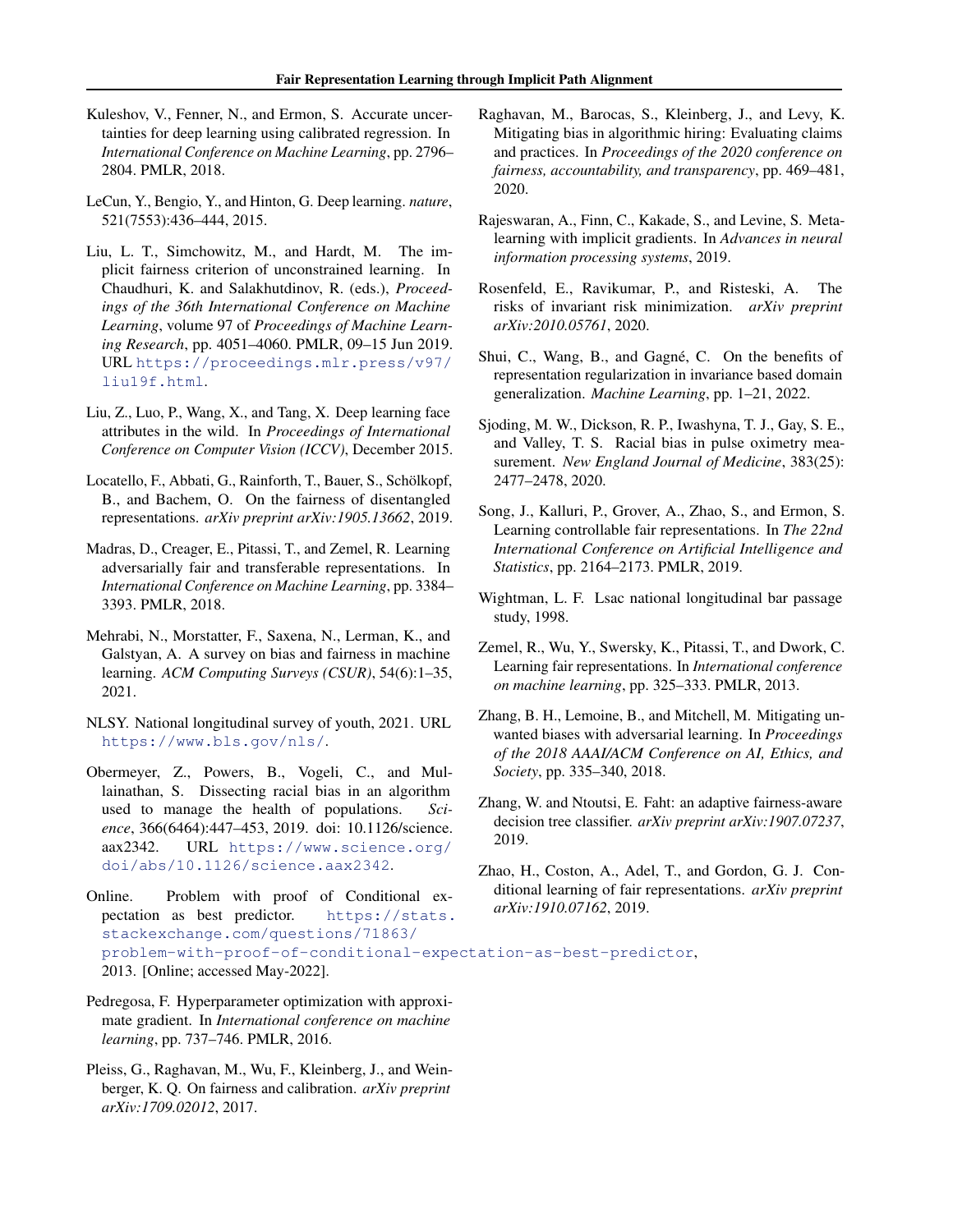## A. Sufficiency rule: comparison with other fair criteria

Sufficiency v.s. Independence We will demonstrate:

If  $\mathcal{D}_0(Y = y) \neq \mathcal{D}_1(Y = y)$  (i.e, different label distribution in the sub-groups), the Sufficiency and Independence rule cannot both hold.

*Proof.* Since we consider the binary-classification with  $\mathcal{Y} = \{-1, 1\}$ , the expectation and conditional can be expressed as the probability of predicted output.

$$
\mathcal{D}_0(\hat{Y}=1) = \frac{1}{2}(1 + \mathbb{E}_{\mathcal{D}_0}[\hat{Y}]), \ \ \mathcal{D}_0(Y=1|\hat{Y}=t) = \frac{1}{2}(1 + \mathbb{E}_{\mathcal{D}_0}[Y|\hat{Y}=t])
$$

Then sufficiency and independence are equivalent to:  $\mathcal{D}_0(\hat{Y}=t) = \mathcal{D}_1(\hat{Y}=t)$  and  $\mathcal{D}_0(Y=y|\hat{Y}=t) = \mathcal{D}_1(Y=y|\hat{Y}=t)$ t) both hold for any t, y. Then the joint distribution of  $\hat{Y}, Y$  should be identical:

$$
\mathcal{D}_0(\hat{Y}=t, Y=y) = \mathcal{D}_1(\hat{Y}=t, Y=y), \ \forall t, y
$$

Then the marginal distribution  $\mathcal{D}_0(Y = y) = \mathcal{D}_1(Y = y)$  must holds.

If  $\mathcal{D}_0(Y = y) \neq \mathcal{D}_1(Y = y)$ , the joint distribution is not equal:

$$
\mathcal{D}_0(\hat{Y}=t, Y=y) \neq \mathcal{D}_1(\hat{Y}=t, Y=y), \ \forall t, y
$$

Since  $\mathcal{D}_0(\hat{Y} = t, Y = y) = \mathcal{D}_0(Y = y | \hat{Y} = t) \mathcal{D}_0(\hat{Y} = t)$ , thus either  $\mathcal{D}_0(\hat{Y} = t) \neq \mathcal{D}_1(\hat{Y} = t)$  or  $\mathcal{D}_0(Y = y | \hat{Y} = t) \neq 0$  $\mathcal{D}_1(Y=y|\hat{Y}=t)$  must hold for at least one term. I.e, the sufficiency and Independence could not both hold.  $\Box$ 

#### Sufficiency v.s. Separation We will demonstrate:

If  $\mathcal{D}_0(Y = y) \neq \mathcal{D}_1(Y = y)$  and joint distribution of  $(Y, \hat{Y})$  has positive probability in  $\mathcal{D}_0, \mathcal{D}_1$ , the Sufficiency and Separation rule cannot both hold.

*Proof.* Based on the previous results, if  $\mathcal{D}_0(Y = y) \neq \mathcal{D}_1(Y = y)$ , then the joint distribution of  $(Y, \hat{Y})$  are not identical:

$$
\mathcal{D}_0(\hat{Y}=t, Y=y) \neq \mathcal{D}_1(\hat{Y}=t, Y=y), \ \ \forall t, y
$$

Then either  $\mathcal{D}_0(\hat{Y}=t) \neq \mathcal{D}_1(\hat{Y}=t)$  or  $\mathcal{D}_0(Y=y|\hat{Y}=t) \neq \mathcal{D}_1(Y=y|\hat{Y}=t)$  must hold for at least one term (conclusion of previous result).

If the sufficiency and separation both hold when  $\mathcal{D}_0(Y = y) \neq \mathcal{D}_1(Y = y)$ , it must be the following case:

$$
\mathcal{D}_0(\hat{Y} = t) \neq \mathcal{D}_1(\hat{Y} = t), \quad \mathcal{D}_0(Y = y | \hat{Y} = t) = \mathcal{D}_1(Y = y | \hat{Y} = t)
$$
  

$$
\mathcal{D}_0(Y = y) \neq \mathcal{D}_1(Y = y), \quad \mathcal{D}_0(\hat{Y} = t | Y = y) = \mathcal{D}_1(\hat{Y} = t | Y = y)
$$

However, we will prove it is impossible in the classification. Based on Bayes rule:

$$
\mathcal{D}_0(Y = y | \hat{Y} = t) = \frac{\mathcal{D}_0(\hat{Y} = t | Y = y) \mathcal{D}_0(Y = y)}{\mathcal{D}_0(\hat{Y} = t)} = \frac{\mathcal{D}_1(\hat{Y} = t | Y = y) \mathcal{D}_1(Y = y)}{\mathcal{D}_1(\hat{Y} = t)} = \mathcal{D}_1(Y = y | \hat{Y} = t)
$$

Thus we should have

$$
\frac{\mathcal{D}_0(Y=y)}{\mathcal{D}_0(\hat{Y}=t)} = \frac{\mathcal{D}_1(Y=y)}{\mathcal{D}_1(\hat{Y}=t)}, \ \ \forall t, y
$$

We consider the binary classification by denoting  $\mathcal{D}_0(Y = 1) = p$ ,  $\mathcal{D}_1(y = 1) = q$ ,  $\mathcal{D}_0(\hat{Y} = 1) = \hat{p}$ ,  $\mathcal{D}_1(\hat{Y} = 1) = \hat{q}$ , then we have:

$$
\frac{p}{\hat{p}} = \frac{q}{\hat{q}}, \frac{1-p}{\hat{p}} = \frac{1-q}{\hat{q}}, \frac{p}{1-\hat{p}} = \frac{q}{1-\hat{q}}, \frac{1-p}{1-\hat{p}} = \frac{1-q}{1-\hat{q}}
$$

There exists the unique non-zero solution of  $p = q = \hat{p} = \hat{q} = 0.5$ , which clearly contradicts our assumptions.

 $\Box$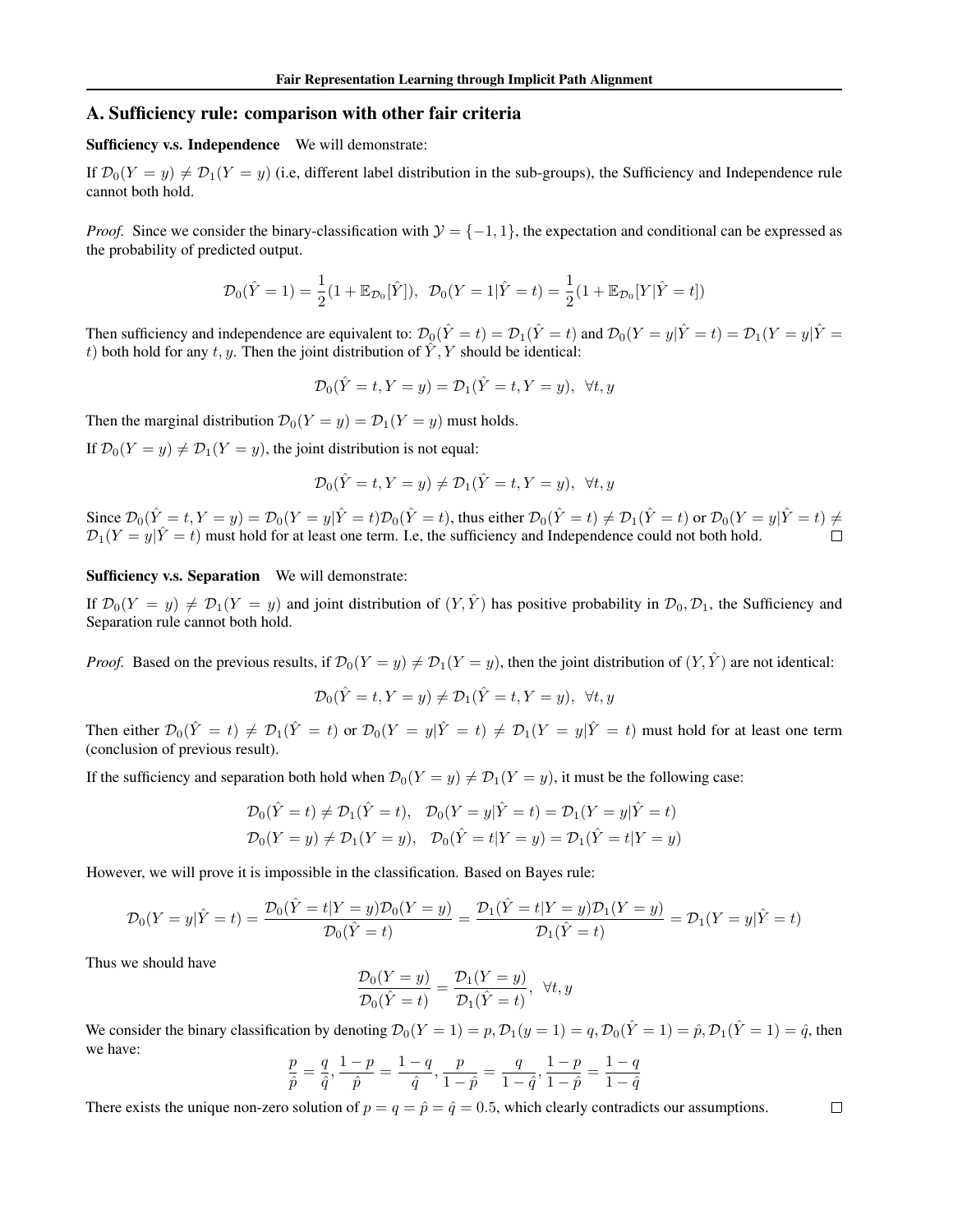|              | <b>General Definition</b>                                            | Binary classification | Definition                                                                                                             | Relation   |
|--------------|----------------------------------------------------------------------|-----------------------|------------------------------------------------------------------------------------------------------------------------|------------|
| Independence | $\mathcal{D}_0(\hat{Y}) = \mathcal{D}_1(\hat{Y})$                    | Demographic parity    | $\mathcal{D}_0(\hat{Y}=1)=\mathcal{D}_1(\hat{Y}=1)$                                                                    | Equivalent |
| Separation   | $\mathcal{D}_0(\hat{Y} Y=y) = \mathcal{D}_1(\hat{Y} Y=y), \forall y$ | Equalized odds        | $\mathcal{D}_0(\hat{Y} = 1   Y = y) = \mathcal{D}_1(\hat{Y} = 1   Y = y), \forall y$                                   | Equivalent |
| Separation   |                                                                      | Equal opportunity     | $\mathcal{D}_0(\hat{Y} = 1   Y = 1) = \mathcal{D}_1(\hat{Y} = 1   Y = 1)$                                              | Relaxation |
| Sufficiency  | $\mathcal{D}_0(Y \hat{Y}=y) = \mathcal{D}_1(Y \hat{Y}=y), \forall y$ |                       | Conditional use accuracy equality $\mathcal{D}_0(Y = y   \hat{Y} = y) = \mathcal{D}_1(Y = y   \hat{Y} = y), \forall y$ | Equivalent |
| Sufficiency  |                                                                      | Predictive parity     | $\mathcal{D}_0(Y=1 \hat{Y}=1) = \mathcal{D}_1(Y=1 \hat{Y}=1)$                                                          | Relaxation |

Table 3. Common Fair criteria in classification

## A.1. Comparison Tables

For the sake of completeness, we list common fair criteria for the comparison.

## B. Proof Proposition 3.1

We consider the regression and classification separately.

**Regression** According to the definition, given a fixed and deterministic representation  $\lambda$ , we have

$$
\mathcal{L}_0(h,\lambda) = \mathbb{E}_{\mathcal{D}_0}(h(z) - y)^2
$$

Since it is a functional optimization w.r.t. the function  $h$ , through using the calculus of variations [\(Online,](#page-10-21) [2013\)](#page-10-21),

$$
\frac{\delta \mathcal{L}_0(h, \lambda)}{\delta h(z)} = 2 \int [h(z) - y] \mathcal{D}_0(z, y) dy = 0
$$

Solving for  $h(z)$ , and using the sum and product rules of probability, we obtain

$$
h_0^{\star}(z) = \frac{\int y \mathcal{D}_0(z, y) dy}{\mathcal{D}_0(z)} = \int y \mathcal{D}_0(y|Z = z) dy = \mathbb{E}_{\mathcal{D}_0}[Y|Z = z]
$$

Then we have  $h_0^*(z) = \mathbb{E}_{\mathcal{D}_0}[Y|Z = z]$ . As for  $\mathcal{D}_1$ , we apply the same strategy with  $h_1^*(z) = \mathbb{E}_{\mathcal{D}_1}[Y|Z = z]$ . Based on the invariant optimal predictor, we have  $\mathbb{E}_{\mathcal{D}_0}[Y|Z=z] = \mathbb{E}_{\mathcal{D}_1}[Y|Z=z]$  with  $z = \lambda(x)$ .

Classification According to the definition, we have:

$$
\mathcal{L}_0(h,\lambda) = \mathbb{E}_{\mathcal{D}_0} \log(1 + \exp(-yh(z)))
$$

Since the optimal predictor on the logistic loss is the log-conditional density ratio:  $h_0^{\star}(z) = \log \left( \frac{\mathcal{D}_0(Y=1|Z=z)}{\mathcal{D}_0(Y=-1|Z=z)} \right)$  $\frac{\mathcal{D}_0(Y=1|Z=z)}{\mathcal{D}_0(Y=-1|Z=z)}\bigg).$ Observe that in the binary classification with  $Y = \{-1, 1\}$ , we have  $\mathcal{D}_0(Y = 1 | Z = z) = \frac{1}{2}(1 + \mathbb{E}_{\mathcal{D}_0}[Y | Z = z])$  and  $\mathcal{D}_0(Y = -1|Z = z) = \frac{1}{2}(1 - \mathbb{E}_{\mathcal{D}_0}[Y|Z = z])$ , then we have:

$$
h_0^\star(z) = \log\left(\frac{1+\mathbb{E}_{\mathcal{D}_0}[Y|Z=z]}{1-\mathbb{E}_{\mathcal{D}_0}[Y|Z=z]}\right)
$$

As for  $\mathcal{D}_1$ , we adopt the same strategy and we have  $\log\left(\frac{1+\mathbb{E}_{\mathcal{D}_0}[Y|Z=z]}{1-\mathbb{E}_{\mathcal{D}_0}[Y|Z=z]}\right) = \log\left(\frac{1+\mathbb{E}_{\mathcal{D}_1}[Y|Z=z]}{1-\mathbb{E}_{\mathcal{D}_1}[Y|Z=z]}\right)$ , then we have  $\mathbb{E}_{\mathcal{D}_0}[Y|Z=z]$  $[z] = \mathbb{E}_{\mathcal{D}_1}[Y|Z=z].$ 

As for the predictive parity, since we have  $\mathbb{E}_{\mathcal{D}_0}[Y|Z = z] = \mathbb{E}_{\mathcal{D}_1}[Y|Z = z]$  and  $h^* = h_1^* = h_2^*$ , then we have  $\mathbb{E}_{\mathcal{D}_0}[Y|h^\star(z)] = \mathbb{E}_{\mathcal{D}_1}[Y|h^\star(z)].$ 

#### <span id="page-12-0"></span>C. Approximation Error

Theorem C.1 (Approximation Error Gap). *Suppose that (1) Smooth Predictive Loss. The first-order derivatives and second-order derivatives of* L *are Lipschitz continuous; (2) Non-singular Hessian matrix. We assume*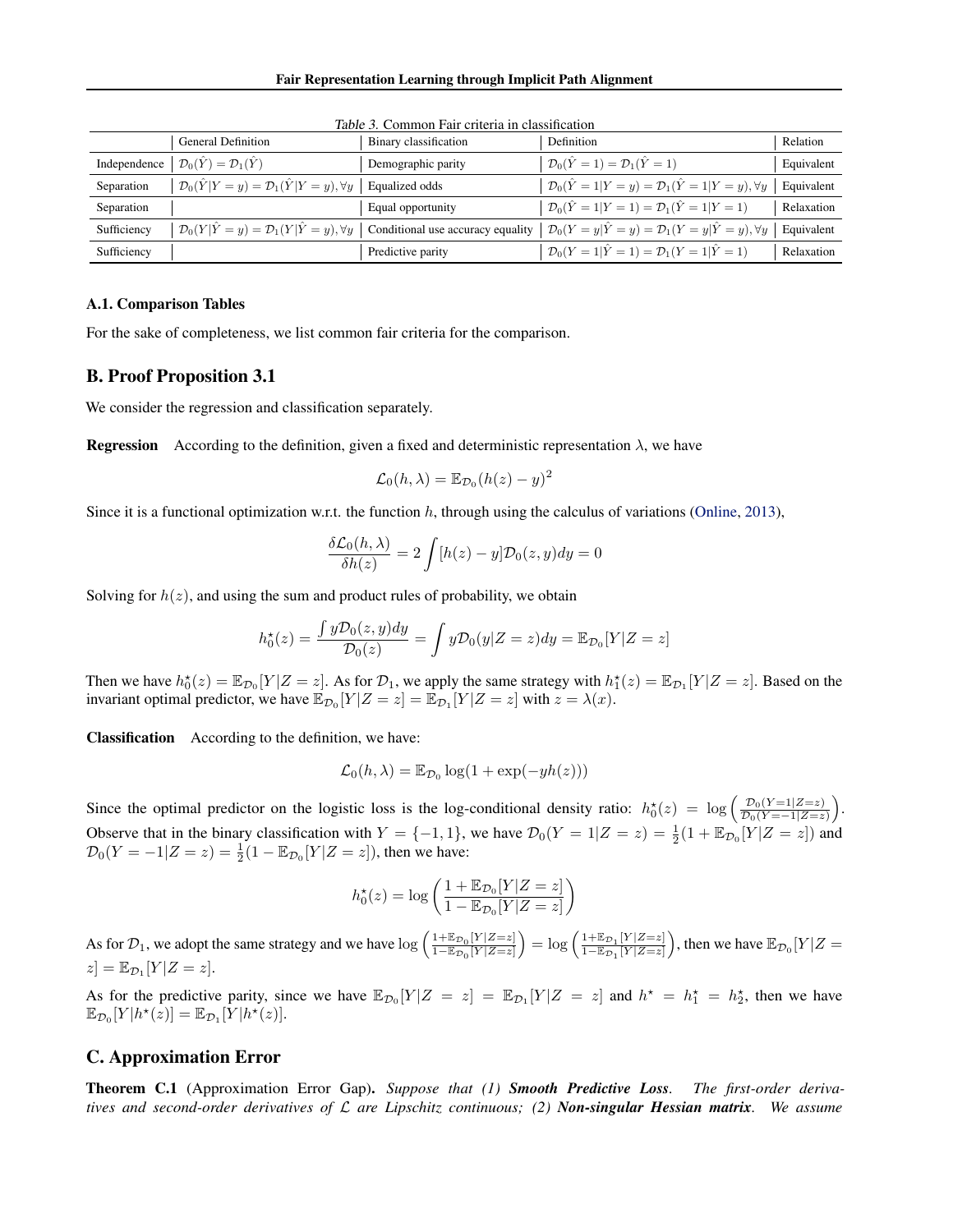$\nabla_{h_0,h_0}\mathcal{L}_0(h_0,\lambda), \nabla_{h_1,h_1}\mathcal{L}_1(h_1,\lambda)$ *, the Hessian matrix of the inner optimization problem, are invertible. (3) Bounded representation and predictor function.* We assume the  $\lambda$  and h are bounded, i.e.,  $\|\lambda\|$ ,  $\|h\|$  are upper bounded by the *predefined positive constants. Then the approximation error between the ground truth and algorithmic estimated gradient w.r.t. the representation is be upper bounded by:*

$$
||grad(\lambda) - \tilde{grad}^{\delta}(\lambda)|| = \mathcal{O}(\kappa \epsilon + \epsilon + \delta).
$$

*Proof.* We denote grad( $\lambda$ ) as the ground truth gradient w.r.t.  $\lambda$  in outer-loop loss (given the optimal predictor  $h_0^*, h_1^*$ ). Then we aim to bound

$$
\|\text{grad}(\lambda) - \tilde{\text{grad}}^{\delta}(\lambda)\|
$$

We first introduce the following terms for facilitating the proof:

$$
A_0^{\epsilon} = \nabla_{h_0} \nabla_{\lambda} \mathcal{L}_0(h_0^{\epsilon}, \lambda), A_1^{\epsilon} = \nabla_{\lambda} \nabla_{h_1} \mathcal{L}_1(h_1^{\epsilon}, \lambda), A_0^{\star} = \nabla_{\lambda} \nabla_{h_0} \mathcal{L}_0(h_0^{\star}, \lambda), A_1^{\star} = \nabla_{\lambda} \nabla_{h_1} \mathcal{L}_1(h_1^{\star}, \lambda),
$$
  
\n
$$
B_0^{\epsilon} = \nabla_{\lambda} \mathcal{L}_0(h_0^{\epsilon}, \lambda), B_1^{\epsilon} = \nabla_{\lambda} \mathcal{L}_1(h_1^{\epsilon}, \lambda), B_0^{\star} = \nabla_{\lambda} \mathcal{L}_0(h_0^{\star}, \lambda), B_1^{\star} = \nabla_{\lambda} \mathcal{L}_1(h_1^{\star}, \lambda),
$$
  
\n
$$
\mathbf{p}_0^{\star} = (\nabla_{h_0}^2 \mathcal{L}_0(h_0^{\star}, \lambda))^{-1} (\nabla_{h_0} \mathcal{L}_0(h_0^{\star}, \lambda) + \kappa(h_0^{\star} - h_1^{\star})),
$$
  
\n
$$
\mathbf{p}_1^{\star} = (\nabla_{h_1}^2 \mathcal{L}_1(h_1^{\star}, \lambda))^{-1} (\nabla_{h_1} \mathcal{L}_1(h_1^{\star}, \lambda) - \kappa(h_0^{\star} - h_1^{\star})).
$$

Then the approximation error gap can be expressed as:

$$
\|\text{grad}(\lambda) - \tilde{\text{grad}}^{\delta}(\lambda)\| = \|\left(B_0^{\star} - A_0^{\star}\mathbf{p}_0^{\star} + B_1^{\star} - A_1^{\star}\mathbf{p}_1^{\star}\right) - \left(B_0^{\epsilon} - A_0^{\epsilon}\mathbf{p}_0^{\delta} + B_1^{\epsilon} - A_1^{\epsilon}\mathbf{p}_1^{\delta}\right)\|
$$
  

$$
\leq \sum_{i=0}^{1} \|B_i^{\star} - B_i^{\epsilon}\| + \sum_{i=0}^{1} \|A_i^{\star}\mathbf{p}_i^{\star} - A_i^{\delta}\mathbf{p}_i^{\delta}\|
$$

Due to the symmetric of  $\mathcal{D}_0$  and  $\mathcal{D}_1$ , we only focus on the term on  $i = 0$ , the the upper bound in  $i = 1$  can be derived analogously.

As for bounding  $||B_0^* - B_0^{\epsilon}||$ , since we assume first order derivative of the loss is Lipschitz functions (with constant  $L_1$ ), then we have :

$$
\|B_0^\star-B_0^\epsilon\|\leq L_1\|h_0^\star-h_0^\epsilon\|\leq \epsilon L_1
$$

Then the second term can be upper bounded by three terms:

$$
||A_0^{\star}\mathbf{p}_0^{\star} - A_0^{\delta}\mathbf{p}_0^{\delta}|| \leq \underbrace{||A_0^{\star}\mathbf{p}_0^{\star} - A_0^{\star}\mathbf{p}_0||}_{(1)} + \underbrace{||A_0^{\star}\mathbf{p}_0 - A_0^{\epsilon}\mathbf{p}_0||}_{(2)} + \underbrace{||A_0^{\epsilon}\mathbf{p}_0 - A_0^{\epsilon}\mathbf{p}_0^{\delta}||}_{(3)}
$$

Before estimating the upper bound, we first demonstrate  $||A_0^{\epsilon}||$  and  $||A_0^{\star}||$  are also bounded.

Since we assume  $\lambda$  and h are bounded (assuming the bounded constant as  $\eta$  and  $\phi$ ), the second order derivative are Lipschitz (with constant  $L_2$ ). Then we consider another fixed point  $(\lambda', h_0^*(\lambda'))$  with bounded second order derivative:  $A_0 = \nabla_{h_0,\lambda}^2 \mathcal{L}_0(h_0^{\star}(\lambda'), \lambda')$  and  $||A_0|| \leq A$ . We have:

$$
||A_0^{\star} - A_0||_2 \le L_2 ||[h_0^{\star}(\lambda), \lambda] - [h_0^{\star}(\lambda'), \lambda']||_2 \le L_2 \sqrt{\eta^2 + \phi^2}
$$

Thus we have  $||A_0^*|| \leq A + L_2 \sqrt{\eta^2 + \phi^2} = A_{\text{sup}}^*$ . As for the second derivative at point  $h_0^{\epsilon}$ , it can be upper bounded analogously with a similar constant  $A_{\sup}^{\epsilon}$ .

The upper bound of term (1) We have:

$$
||A_0^{\star}\mathbf{p}_0^{\star} - A_0^{\star}\mathbf{p}_0|| \leq ||A_0^{\star}|| \|\mathbf{p}_0^{\star} - \mathbf{p}_0\|
$$

We have proved  $||A_0^*||$  is upper bounded by  $A_{\text{sup}}^*$ . We additionally introduce the following auxiliary terms:

$$
P_0^* = \left(\nabla_{h_0}^2 \mathcal{L}_0(h_0^*, \lambda)\right)^{-1}, P_0^\epsilon = \left(\nabla_{h_1}^2 \mathcal{L}_1(h_1^*, \lambda)\right)^{-1}.
$$
  

$$
b_0^* = \nabla_{h_0} \mathcal{L}_0(h_0^*, \lambda) + \kappa (h_0^* - h_1^*), b_0^\epsilon = \nabla_{h_0} \mathcal{L}_0(h_0^\epsilon, \lambda) + \kappa (h_0^\epsilon - h_1^\epsilon)
$$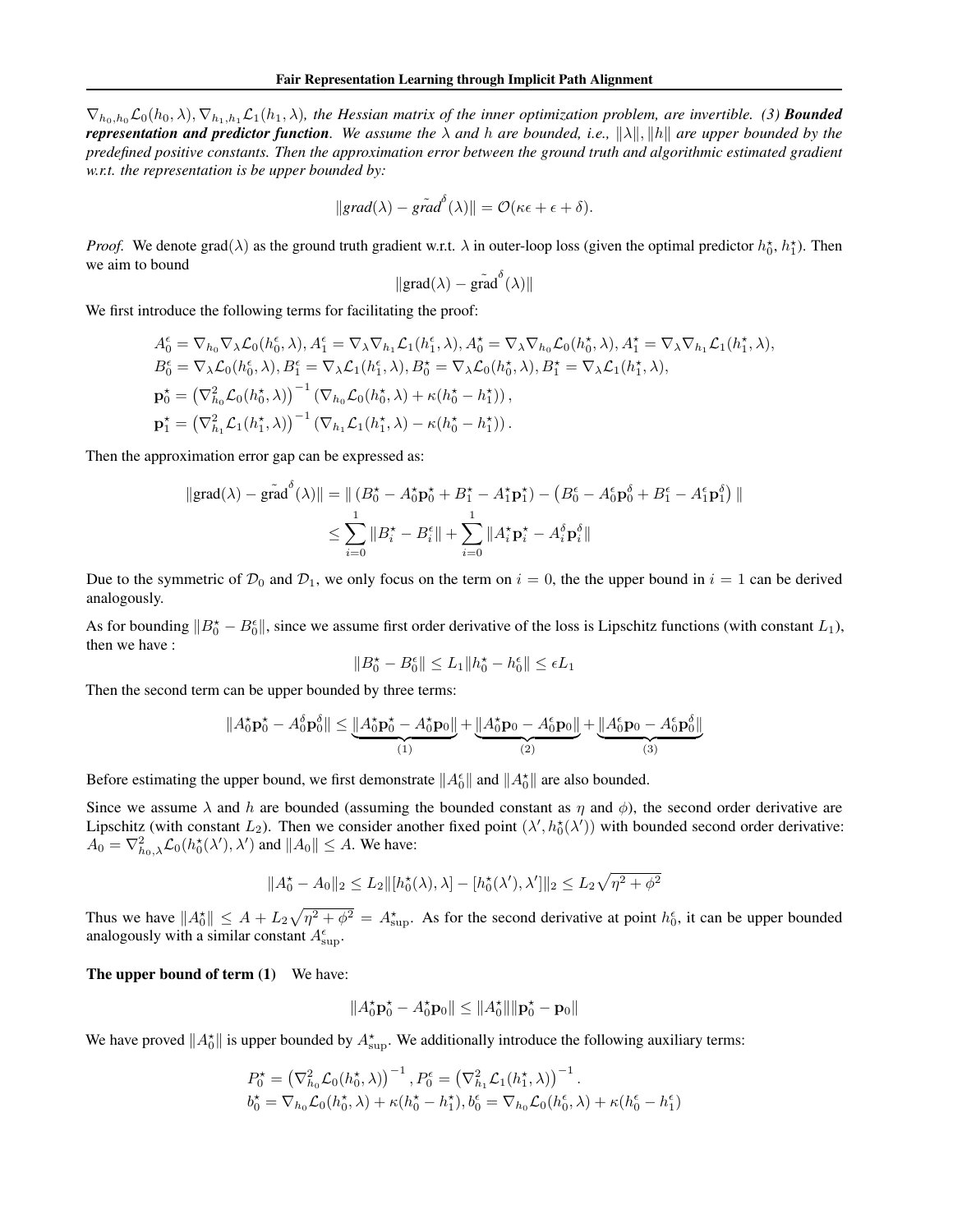Then we have:

$$
\begin{aligned} \|\mathbf{p}_0^{\star} - \mathbf{p}_0\| &= \|P_0^{\star} b_0^{\star} - P_0^{\epsilon} b_0^{\epsilon}\| \\ &\le \|P_0^{\star} b_0^{\star} - P_0^{\star} b_0^{\epsilon}\| + \|P_0^{\star} b_0^{\epsilon} - P_0^{\epsilon} b_0^{\epsilon}\| \\ &\le \|P_0^{\star}\| \|b_0^{\star} - b_0^{\epsilon}\| + \|b_0^{\epsilon}\| \|P_0^{\star} - P_0^{\epsilon}\| \end{aligned}
$$

As for the  $||P_0^*||$ , since we assume the Hessian matrix is invertible thus its norm is upper bounded by some constant (denoted as  $A_{-1}$ ). As for  $||b_0^* - b_0^{\epsilon}||$ , we have:

$$
||b_0^{\star} - b_0^{\epsilon}|| \le ||\nabla_{h_0} \mathcal{L}_0(h_0^{\star}, \lambda) - \nabla_{h_0} \mathcal{L}_0(h_0^{\epsilon}, \lambda)|| + 2\kappa\epsilon
$$
  
\$\leq \epsilon L\_1 + 2\kappa\epsilon\$

Thus we have  $||P_0^{\star}|| ||b_0^{\star} - b_0^{\epsilon}|| \leq A_{-1}(\epsilon L_1 + 2\kappa \epsilon)$ .

As for  $||b_0^{\epsilon}||$ , we can easily verify that it is indeed bounded by some constant b. For the first term, we can adopt the same strategy in proving bounded  $||A_0^*||$ . As for the second term in  $b_0^{\epsilon}$ , it is upper bounded by  $2\kappa\phi$ , due to the bounded predictor.

We now demonstrate  $||P_0^* - P_0^{\epsilon}||$ . Denoting  $\Delta = (P_0^*)^{-1} - (P_0^{\epsilon})^{-1}$ , then according to the second order Lipschitz assumption, we have:  $\|\Delta\| \leq \epsilon L_2$ . Plugging in the result, we have:

$$
||P_0^{\star} - P_0^{\epsilon}|| = ||(P_0^{\star})\Delta(P_0^{\epsilon})|| \le ||P_0^{\star}|| ||\Delta|| ||P_0^{\epsilon}|| \le (A_{-1})^2 L_2 \epsilon
$$

We still adopt the assumption that the bounded Hessian-inverse matrix by  $A_{-1}$ .

Plugging in all the results, we have:

$$
(1) \le A_1(\epsilon L_1 + 2\kappa \epsilon) + b(A_1)^2 L_2 \epsilon := \mathcal{O}(\kappa \epsilon + \epsilon)
$$

The upper bound of term (2) We have:

$$
\|A_0^{\star}\mathbf{p}_0 - A_0^{\epsilon}\mathbf{p}_0\| \le \|\mathbf{p}_0\|_2 \|A_0^{\star} - A_0^{\epsilon}\|
$$

Since we assume the loss is second-order Lipschitz, thus we have

$$
||A_0^{\star}-A_0^{\epsilon}||=||\nabla_{\lambda}\nabla_{h_0}\mathcal{L}_0(h_0^{\star},\lambda)-\nabla_{\lambda}\nabla_{h_0}\mathcal{L}_0(h_0^{\epsilon},\lambda)||\leq L_2||h_0^{\star}-h_0^{\epsilon}||\leq \epsilon L_2
$$

We can also demonstrate  $\|\mathbf{p}_0\|$  is bounded. According to the definition we have:

$$
\|\mathbf{p}_0\| \leq \| (\nabla_{h_0}^2 \mathcal{L}_0(h_0^{\epsilon}, \lambda))^{-1} \| \| (\nabla_{h_0} \mathcal{L}_0(h_0^{\epsilon}, \lambda) + \kappa (h_0^{\epsilon} - h_1^{\epsilon})) \|
$$
  
\n
$$
\leq A_{-1}(L_1 \| h_0^{\star} - h_0^{\epsilon} \|_2 + 2\kappa \phi)
$$
  
\n(i) (ii)  
\n
$$
\leq A_{-1}(\epsilon L_1 + 2\kappa \phi)
$$

For (i), we assume: 1) the Hessian matrix is invertible thus its norm is surely upper bounded by some constant (denoted as  $A_{-1}$ ), 2) the first-order derivative is Lipschitz (bounded by  $L_1$ ), 3) the predictor h is bounded. For (ii), we adopt the definition of  $h_0^{\epsilon}$ .

Therefore, the upper bound for Term (2) is formulated as:

$$
(2) \leq \epsilon L_2 A_{-1}(\epsilon L_1 + 2\kappa \phi) := \mathcal{O}(\kappa \epsilon)
$$

The upper bound of term (3) We have:

$$
||A_0^{\epsilon} \mathbf{p}_0 - A_0^{\epsilon} \mathbf{p}_0^{\delta}|| \le ||A_0^{\epsilon}|| \|\mathbf{p}_0 - \mathbf{p}_0^{\delta}|| \le \delta A_{\sup}^{\epsilon} = \mathcal{O}(\delta)
$$

Through the upper bound in (1)-(3), we finally have the error between the estimated and ground-truth gradient:

$$
\|\text{grad}(\lambda) - \tilde{\text{grad}}^{\delta}(\lambda)\| = \mathcal{O}(\kappa \epsilon + \epsilon + \delta)
$$

 $\Box$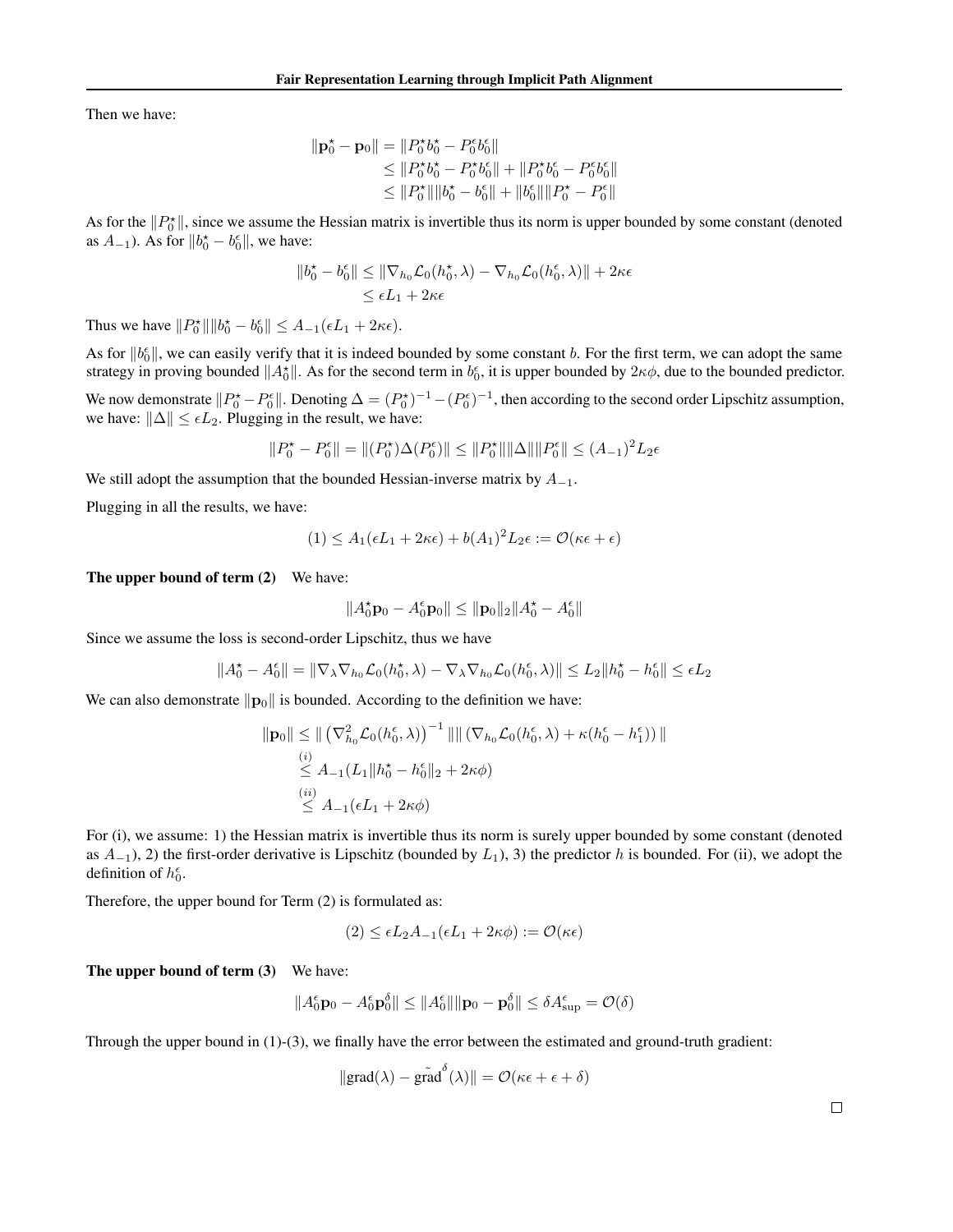## <span id="page-15-0"></span>D. The Convergence Behavior

For the sake of completeness, we provide the convergence analysis of the proposed algorithm.

**Proposition D.1.** We execute the implicit alignment algorithm (Algo. 1), obtaining a sequence of  $\lambda_1, \ldots, \lambda_k, \ldots$ . Supposing the fair constraint  $\kappa$  is fixed. The optimization tolerances are summable:  $\sum_k \epsilon_k^2 \leq +\infty$  and  $\sum_k \delta_k^2 \leq +\infty$ , then  $\lambda_k$  is *proved to be converged with*

$$
\lim_{k \to \infty} \lambda_k = \lambda^*.
$$

If the stationary point  $\lambda^*$  is also within the bounded norm, then we have:

$$
grad(\lambda^*) = 0.
$$

*Proof.* We denote the entire outer-loop loss w.r.t.  $\lambda$  as  $\mathcal{L}(\lambda)$ , by the assumption the  $\beta$ -smooth loss  $\mathcal{L}$ . Then at iteration  $k+1$ and  $k$ , we have:

$$
\mathcal{L}(\lambda_{k+1}) \leq \mathcal{L}(\lambda_k) - \text{grad}(\lambda_k)^T (\lambda_k - \lambda_{k+1}) + \frac{\beta}{2} \|\lambda_{k+1} - \lambda_k\|^2
$$
  
=  $\mathcal{L}(\lambda_k) - \left(\text{grad}(\lambda_k) - \text{grad}^{\delta}(\lambda_k) + \text{grad}^{\delta}(\lambda_k)\right)^T (\lambda_k - \lambda_{k+1}) + \frac{\beta}{2} \|\lambda_{k+1} - \lambda_k\|^2$   
=  $\mathcal{L}(\lambda_k) - \left(\text{grad}(\lambda_k) - \text{grad}^{\delta}(\lambda_k)\right)^T (\lambda_k - \lambda_{k+1}) - \text{grad}^{\delta}(\lambda_k)(\lambda_k - \lambda_{k+1}) + \frac{\beta}{2} \|\lambda_{k+1} - \lambda_k\|^2$ 

Since we assume the representation is within the bounded norm, the projection onto the convex set are non-expansive operators [\(Boyd et al.,](#page-9-22) [2004\)](#page-9-22). Then for any point p, q, we have  $\|\text{proj}(p) - \text{proj}(q)\|^2 \le (p - q)^T (\text{proj}(p) - \text{proj}(q))$ . Then we set  $\lambda_k$  and  $\lambda_{k+1} = \lambda_k - \frac{1}{\beta} \tilde{\text{grad}}^\delta(\lambda_k)$ , we have:

$$
\|\lambda_k - \lambda_{k+1}\|^2 \le \frac{1}{\beta} (\tilde{\text{grad}}^{\delta}(\lambda_k))^T (\lambda_k - \lambda_{k+1})
$$

Plugging into the results, we have:

$$
\mathcal{L}(\lambda_{k+1}) \leq \mathcal{L}(\lambda_k) - \left(\text{grad}(\lambda_k) - \tilde{\text{grad}}^{\delta}(\lambda_k)\right)^T (\lambda_k - \lambda_{k+1}) - \frac{\beta}{2} \|\lambda_{k+1} - \lambda_k\|^2
$$
  

$$
\leq \mathcal{L}(\lambda_k) + \|\text{grad}(\lambda_k) - \tilde{\text{grad}}^{\delta}(\lambda_k)\| \|\lambda_k - \lambda_{k+1}\| - \frac{\beta}{2} \|\lambda_{k+1} - \lambda_k\|^2
$$

Rearranging the inequality, we have:

$$
\frac{\beta}{2} \|\lambda_{k+1} - \lambda_k\|^2 - \|\text{grad}(\lambda_k) - \tilde{\text{grad}}^{\delta}(\lambda_k)\| \|\lambda_k - \lambda_{k+1}\| + (\mathcal{L}(\lambda_{k+1}) - \mathcal{L}(\lambda_k)) \le 0
$$

Then we have:

$$
\|\lambda_{k+1} - \lambda_k\| \leq \frac{1}{\beta} \left( \|\text{grad}(\lambda_k) - \tilde{\text{grad}}^{\delta}(\lambda_k)\| + \sqrt{\|\text{grad}(\lambda_k) - \tilde{\text{grad}}^{\delta}(\lambda_k)\|^2 - 2\beta \left(\mathcal{L}(\lambda_{k+1}) - \mathcal{L}(\lambda_k)\right)} \right)
$$

By denoting  $B_k = ||\text{grad}(\lambda_k) - \tilde{\text{grad}}(\lambda_k)||$  and  $C_k = \mathcal{L}(\lambda_{k+1}) - \mathcal{L}(\lambda_k)$ . Then we have:

$$
\|\lambda_{k+1} - \lambda_k\|^2 \le \frac{1}{\beta^2} \left( B_k^2 + B_k^2 - 2\beta C_k + 2B_k \sqrt{B_k^2 - 2\beta C_k} \right)
$$
  

$$
\le \frac{1}{\beta^2} \left( B_k^2 + B_k^2 - 2\beta C_k + B_k^2 + B_k^2 - 2\beta C_k \right)
$$
  

$$
= \frac{4}{\beta^2} [\|\text{grad}(\lambda_k) - \tilde{\text{grad}}^{\delta}(\lambda_k)\|_2^2 - 2\beta (\mathcal{L}(\lambda_{k+1}) - \mathcal{L}(\lambda_k))]
$$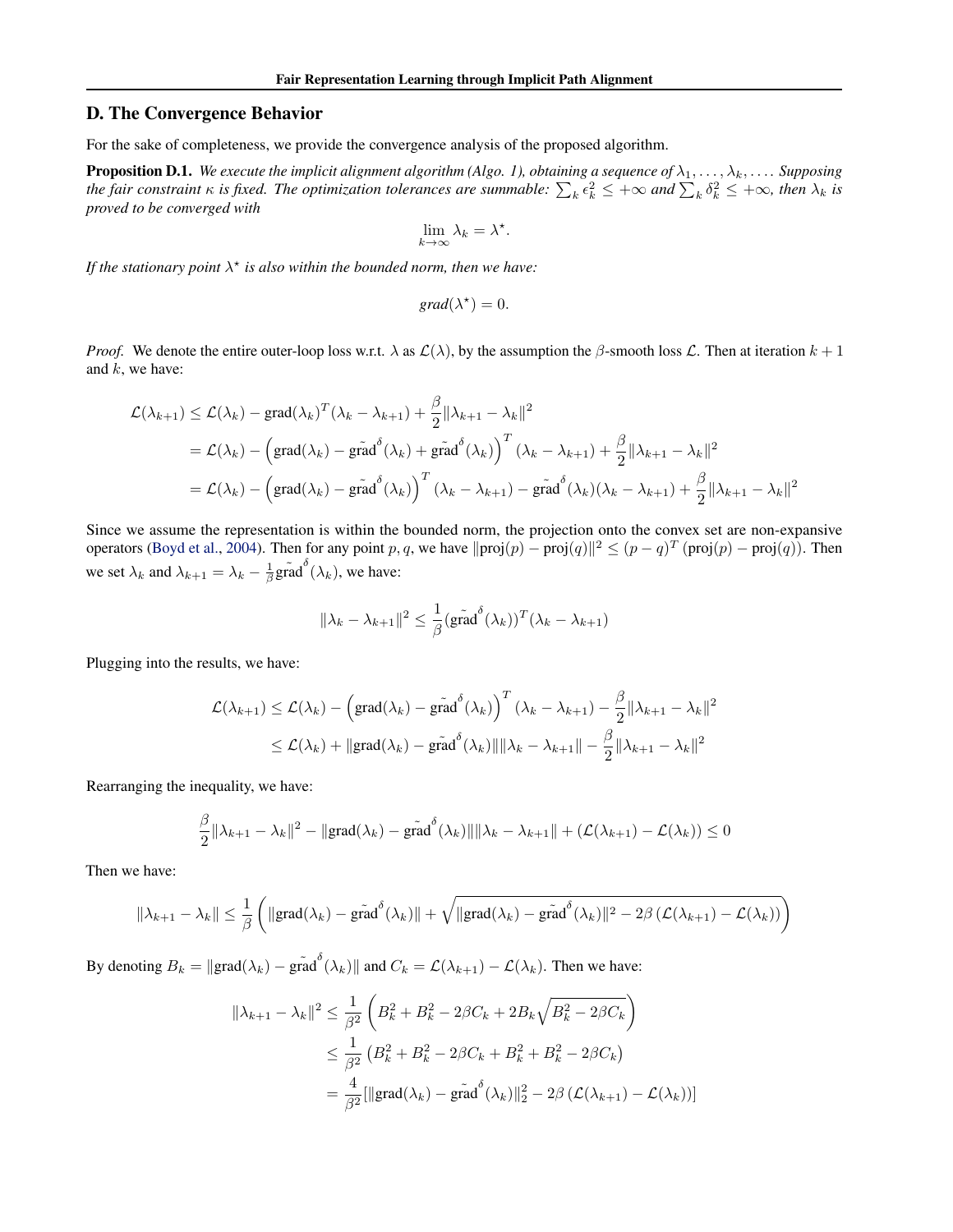Taking sum over  $k$ , we have:

$$
\sum_{k=1}^{+\infty} \|\lambda_{k+1} - \lambda_k\|^2 \le \frac{4}{\beta^2} \sum_{k=1}^{+\infty} \| \text{grad}(\lambda_k) - \tilde{\text{grad}}^{\delta}(\lambda_k) \|_2^2 - \frac{8}{\beta} (\lim_{k \to \infty} \mathcal{L}(\lambda_{k+1}) - \mathcal{L}(\lambda_1))
$$
  

$$
\le \frac{4}{\beta^2} \sum_k [(C + \kappa)^2 \epsilon_k^2 + \delta_k^2] - \frac{8}{\beta} \left( \lim_{k \to \infty} \mathcal{L}(\lambda_{k+1}) - \mathcal{L}(\lambda_1) \right) < +\infty
$$

Since 1) the first term on the right side is finite, because the optimization tolerance is summable; 2) the second term is also finite, because the loss is assumed to be bounded. Then the upper bound is finite. In order to satisfy this condition, on the left side we should have:

$$
\lim_{k \to \infty} \lambda_{k+1} - \lambda_k = 0
$$

By adopting the definition  $\lambda_{k+1} = \text{Proj}(\lambda_k - \tilde{\text{grad}}^{\delta}(\lambda_k))$  and  $\lim_{k \to \infty} \tilde{\text{grad}}^{\delta}(\lambda_k) = \text{grad}(\lambda_k)$  (Based on theorem 1, the limit of the optimization tolerance is zero), then we have:

$$
\lambda^* = \text{proj}(\lambda^* - \text{grad}(\lambda^*))
$$

Where  $\lambda^* = \lim_{k \to +\infty} \lambda_{k+1} = \lim_{k \to +\infty} \lambda_k$ . Since the projection is on the bounded norm  $L_{\text{norm}}$  and  $\lambda^*$  is within the bounded norm space, thus if  $\lambda^* - \text{grad}(\lambda^*)$  is within the bounded norm space, we have:

$$
\text{grad}(\lambda^{\star}) = 0
$$

Else if  $\lambda^*$  – grad( $\lambda^*$ ) is outside the bounded norm space, then according to the definition, the projection of  $\lambda^*$  – grad( $\lambda^*$ ) is surely on the *boundary* of the  $L_{\text{norm}}$  space, with  $\|\text{proj}(\lambda^* - \text{grad}(\lambda^*))\| = L_{\text{norm}}$ . However, we have assumed the  $\lambda^*$  is *within* the bounded norm space with  $\|\lambda^*\| < L_{\text{norm}}$ , which leads to the contradiction. Based on these discussions, we finally have:

$$
\text{grad}(\lambda^\star)=0
$$

## E. Possible extensions to non-binary protected features

For the completeness, it is also possible to extend to binary protected features with distribution  $D_1, \ldots, D_N$ . For example, the bi-level objective can be naturally formulated as

$$
\min_{\lambda} \sum_{n=1}^{N} \mathcal{L}_n(h_n^{\star}, \lambda) + \sum_{m=1, n=1, n < m}^{n=N, m=N} \frac{\kappa_{n,m}}{2} \|h_n^{\star} - h_m^{\star}\|_2^2
$$
\ns.t. 
$$
h_n^{\star} \in \operatorname{argmin}_h \mathcal{L}_n(h, \lambda)
$$

Compared with the binary group, we introduce the pair-wise regularization ( $||h_n^* - h_m^*||$ ) term to ensure the invariance between each pair of the sensitive attributes  $(n, m)$ . However, determining the coefficient  $\kappa_{n,m}$  will become practically challenging, since the hyper-parameter space is much larger  $O(N^2)$  than the binary case.

If the sensitive attribute is indeed a real value, a simple practical approach is to cluster the continuous attribute into several discrete groups, then conducting the pair-wise bi-level optimization. At the same time, there may be difficulty in measuring fairness. E.g, if the sensitive attribute is the ratio of people of certain demographic backgrounds, the corresponding sufficiency gap will be hard to estimate, since current metrics are defined on the discrete sensitive attribute.

#### F. Additional Details and Results

## F.1. Illustrative example of sufficiency gap

#### F.2. Correlation Analysis on the benchmark

For the justification propose, we compute the Pearson correlation coefficient (ranging from  $[-1, 1]$ ) between the binary group index (or protected feature) A and label Y. Intuitively, if  $\mathcal{D}_{A=a}(Y=y) = \mathcal{D}_{A=a'}(Y=y)$ ,  $\forall a, a', y$ , the protected feature (or group index)  $\ddot{A}$  is independent of label  $\ddot{Y}$ .

 $\Box$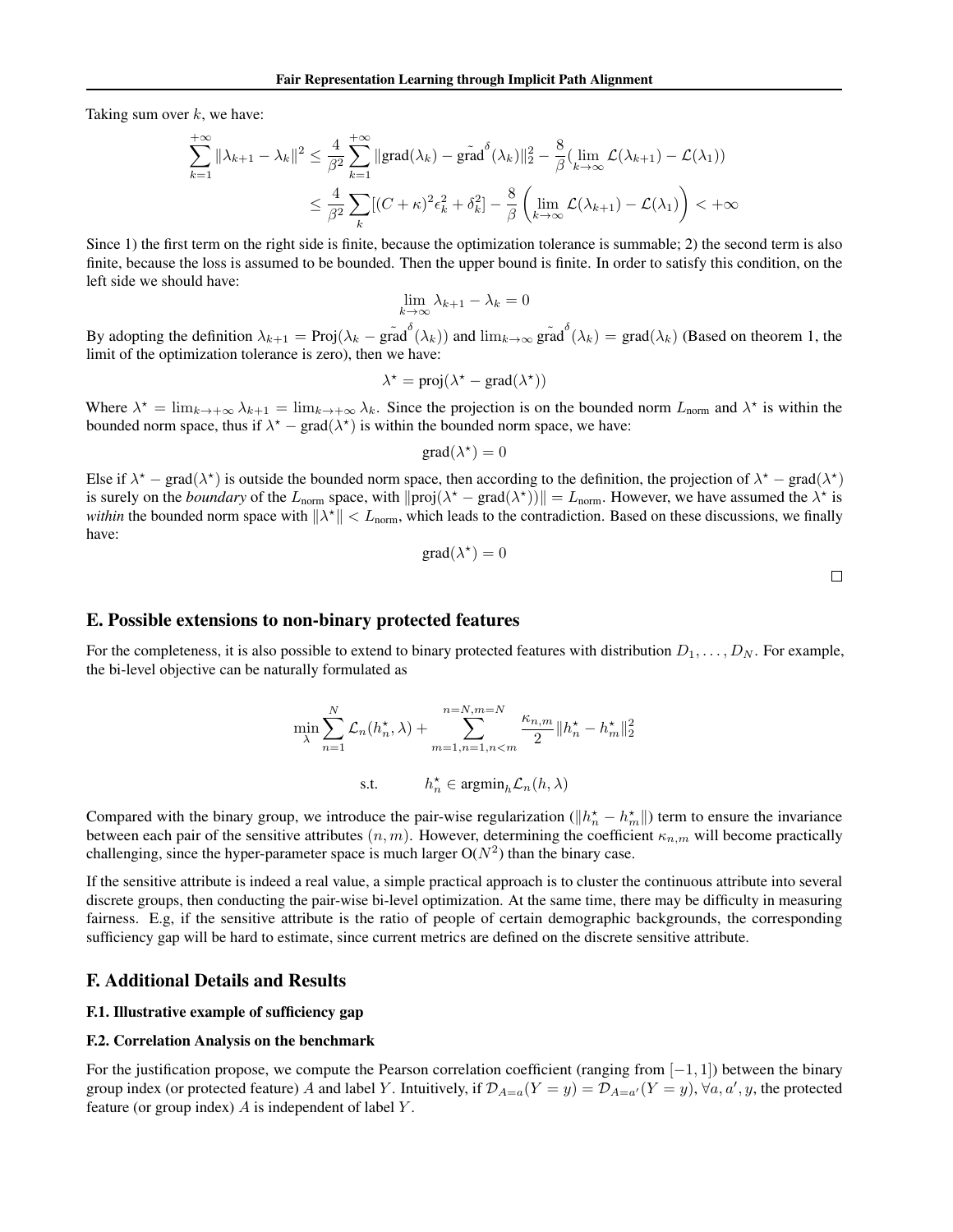| Toxic-Comment CelebA Law NLSY |         |               |
|-------------------------------|---------|---------------|
| 0.30                          | $-0.35$ | $0.18 - 0.29$ |

Table 4. Pearson correlation coefficient between the group index and label

The Pearson correlation coefficient clearly demonstrates the *non-independence* between the group index and label. i.e, the label distributions among the sub-groups are different. The experimental results also validated this fact: *the demographic parity based approach could not improve the sufficiency gap* due to the different label distributions.

## F.3. Additional Details

Toxic Comments We split the training, validation and testing set as  $70\%$ ,  $10\%$  and  $20\%$ . We adopt Adam optimizer with learning rate  $10^{-3}$  and eps  $10^{-3}$ . The batch-size is set as 500 for each sub-group and we use sampling with replacement to run the explicit algorithm with maximum epoch 100. The fair coefficient is generally set as  $\kappa = 0.1 \sim 0.001$ . As for the inner-optimization step, the iteration number is 20 and the iteration in running conjugate gradient approach is 10.

CelebA The training/validation/test set are around 82K, 18K and 18K. We also adopt the Adam optimizer with learning rate on  $\lambda:10^{-5}\sim10^{-4}$  and  $h:10^{-3}$ . The batch-size is set as 64 for each sub-group and we iterate the whole dataset as one epoch. The maximum running epoch is set as 20 and the iteration in running conjugate gradient approach is 10.

Law We split the training, validation and testing set as 70%, 10% and 20%. Then we adopt Adam optimizer with learning rate  $10^{-3}$  and eps  $10^{-3}$ . The batch-size is set as 500 for each sub-group and we use sampling with replacement to run the implicit algorithm, with the maximum epoch 100. We adopt the MSE loss in the regression. The fair coefficient is generally set as  $\kappa = 0.1 \sim 10^{-4}$ . As for the inner-optimization, the iteration number is 20 and the iteration in running conjugate gradient is 10. In computing the sufficiency gap in the regression, we sample 33 points to compute the gap.

NLSY We split the training, validation and testing set as  $70\%$ ,  $10\%$  and  $20\%$ . Then we adopt Adam optimizer with learning rate  $10^{-3}$  and eps  $10^{-3}$ . The batch-size is set as 500 for each sub-group and we use sampling with replacement to run the implicit algorithm, with maximum epoch 100. We adopt the MSE loss in the regression. The fair coefficient is generally set as  $\kappa = 0.1 \sim 10^{-4}$ . As for the inner-optimization, the iteration number is 20 and the iteration in running conjugate gradient is 10. In computing the sufficiency gap, we sample 33 points to compute the sufficiency gap.

#### F.4. Additional Empirical results

<span id="page-17-0"></span>



**Gradient evolution** We also visualize the gradient norm of the representation  $\lambda$  in the Toxic dataset, shown in Fig. [7.](#page-17-0) The results verify the convergence behavior and the gradient norm finally tends to zero.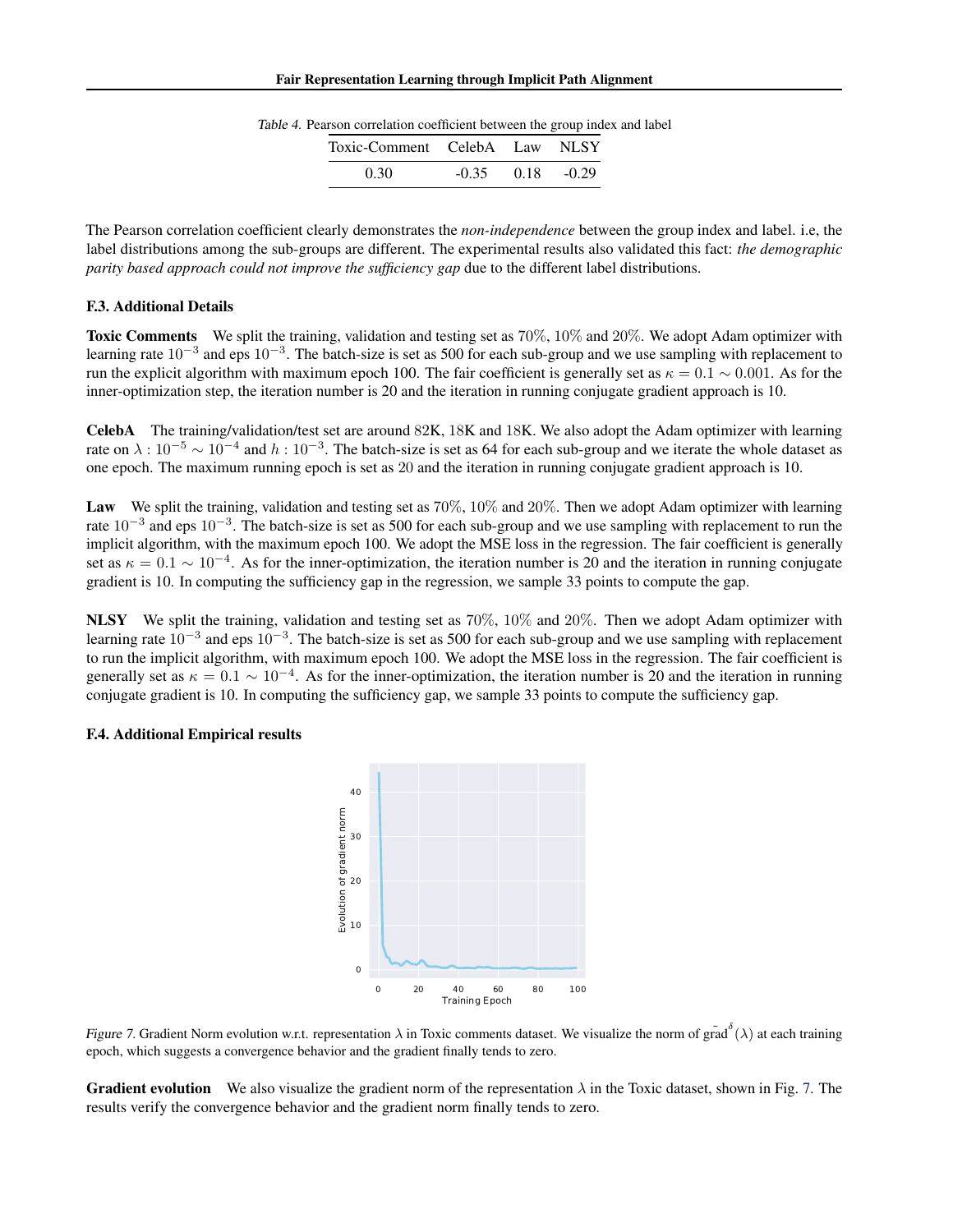Fair Representation Learning through Implicit Path Alignment



Figure 8. Illustration of the *sufficiency gap* in NLSY dataset. The ERM and mix-up suffer the high predictive sufficiency-gap, while the proposed implicit alignment can significantly mitigate the sufficiency gap. In contrast, the probability calibration is not improved. This results also verifies the inequivalence between the sufficiency gap and calibration gap [\(Liu et al.,](#page-10-6) [2019\)](#page-10-6).

#### F.5. Discussion with non-deep learning baselines

In order to show the effectiveness of the proposed approach, we additionally compare the FAHT [\(Zhang & Ntoutsi,](#page-10-22) [2019\)](#page-10-22), a decision tree based fair classification approach. We evaluated the empirical performance on Toxic comments dataset.

<span id="page-18-0"></span>

|             |                                                       | Table 5. Comparison with Fairness Aware Decision Tree |
|-------------|-------------------------------------------------------|-------------------------------------------------------|
|             | Method Accuracy (†) $\Delta \text{Suf}_C(\downarrow)$ |                                                       |
| <b>FAHT</b> | 0.596                                                 | 0.397                                                 |
| Implicit    | 0.760                                                 | 0.051                                                 |

The implicit approach demonstrates the considerable better results, which may come from two aspects: (1) the Toxic task is a high-dimensional classification problem ( $x \in \mathbb{R}^{748}$ ), where the deep learning based approach is more effective in handling the high-dim dataset. (2) The FAHT aims to realize the statistical parity (the independence rule), which is *not compatible* with the sufficiency. According to the analysis of [\(Barocas et al.,](#page-9-9) [2019\)](#page-9-9), when the protected feature (A) and label (Y) are not independent (This has been justified by computing their Pearson Correlation coefficient), the sufficiency and independence cannot both hold.

#### F.6. sufficiency Gap in regression

We visualize the sufficiency gap of NLSY dataset.

### G. Complementary technical details

We present complementary details that are related to the paper.

## G.1. Conjugate Gradient Method

We present the Conjugate Gradient (CG) algorithm in Algo. [2](#page-19-0) through autograd. In the conventional CG algorithm with objective  $\frac{1}{2}x^T A X - bX$ , we need to estimate AX and compute its residual and update X. Since in our problem setting, the  $A = \nabla_{h_0}^2 \mathcal{L}_0(h_0^{\epsilon}, \lambda)$ , then computing AX can be realized through Hessian-vector product through autograd, denoted as function F in the paper. i.e.,  $\nabla_{h_0}^2 \mathcal{L}_0(h_0^{\epsilon}, \lambda)X = F(x)$ .

Below we provided a simple PyTorch code for realizing the Hessian Vector product.

```
import torch
2 def hessain_vector_product(loss,model,vector):
3 # loss: the defined loss
4 # model: the model in computing the Hessian
     # vector: the required vector in computing Hessian-vector product
```